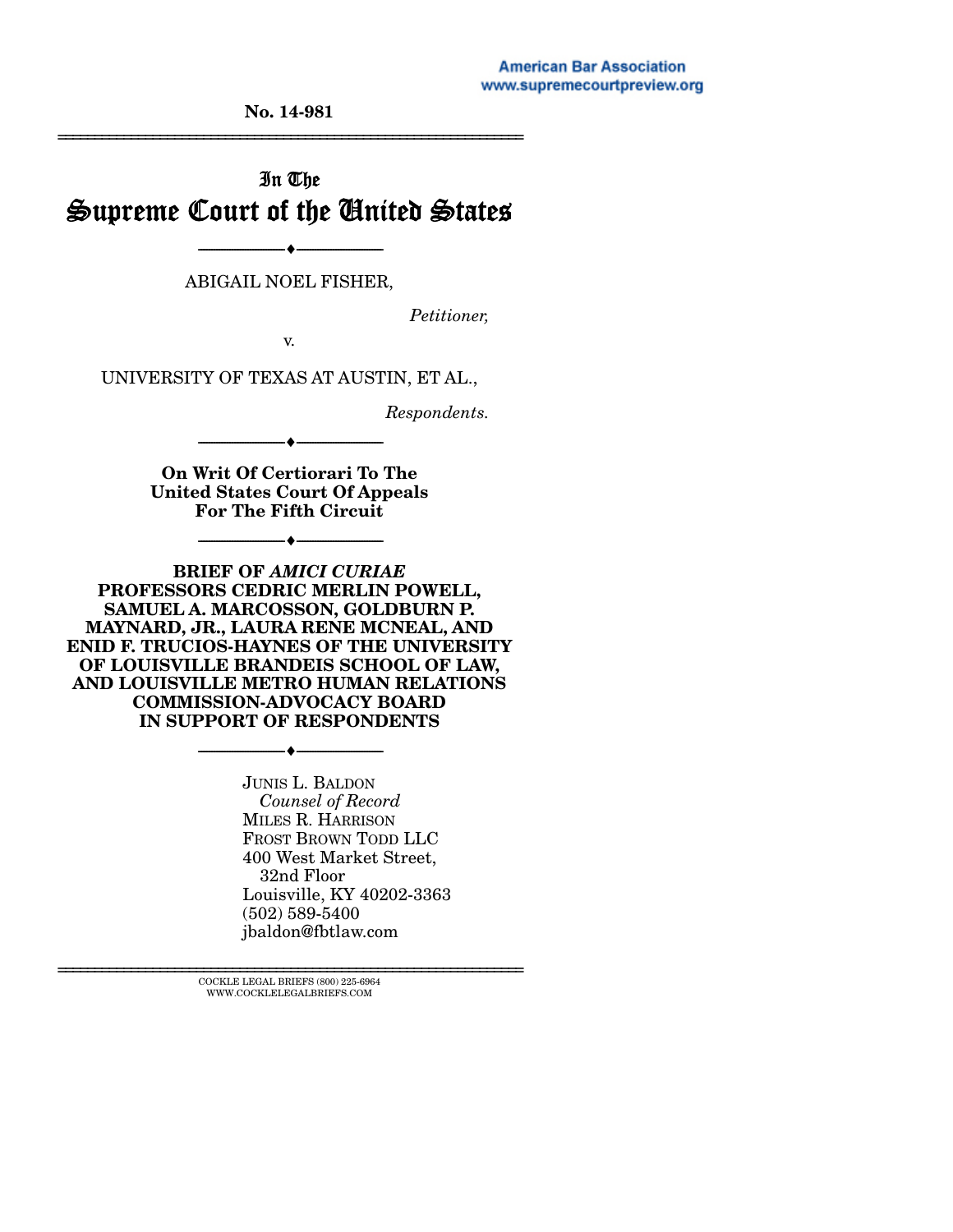#### **QUESTION PRESENTED**

 *Brown v. Board of Education*, 347 U.S. 483 (1954), has been cited extensively by this Court and advocates in cases involving the constitutionality of affirmative action programs used at post-secondary institutions. This appeal is no exception. When this case was last here, *Brown* again received considerable attention by members of this Court. *Fisher v. University of Texas at Austin*, 133 S. Ct. 2411, 2423 (2013) (Thomas, J., concurring). And Petitioner Abigail Fisher now relies on *Brown* in her brief. Pet. Br. at 25.

 This Court's reliance on *Brown* has gone beyond the text of the opinion. In recent decisions, members of this Court have ascribed certain views of the Equal Protection Clause to the NAACP lawyers who litigated *Brown* to support a position that the Constitution is "colorblind," and categorically bans the use of race in the context of university and college admissions. *Fisher*, 133 S. Ct. at 2428-29 (Thomas, J., concurring); *see also Parents Involved in Cmty. Sch. v. Seattle Sch. Dist. No. 1*, 551 U.S. 701, 747 (2007); *id*. at 772 (Thomas, J., concurring).

 Since the perspectives of the *Brown* lawyers are now relevant to this Court's equal protection jurisprudence, *amici* will address the following question:

Whether the *Brown* lawyers embraced a "colorblind Constitution" in which the use of race is completely prohibited, including the use of affirmative action in admissions at postsecondary institutions for purposes of increasing and maintaining integration and diversity.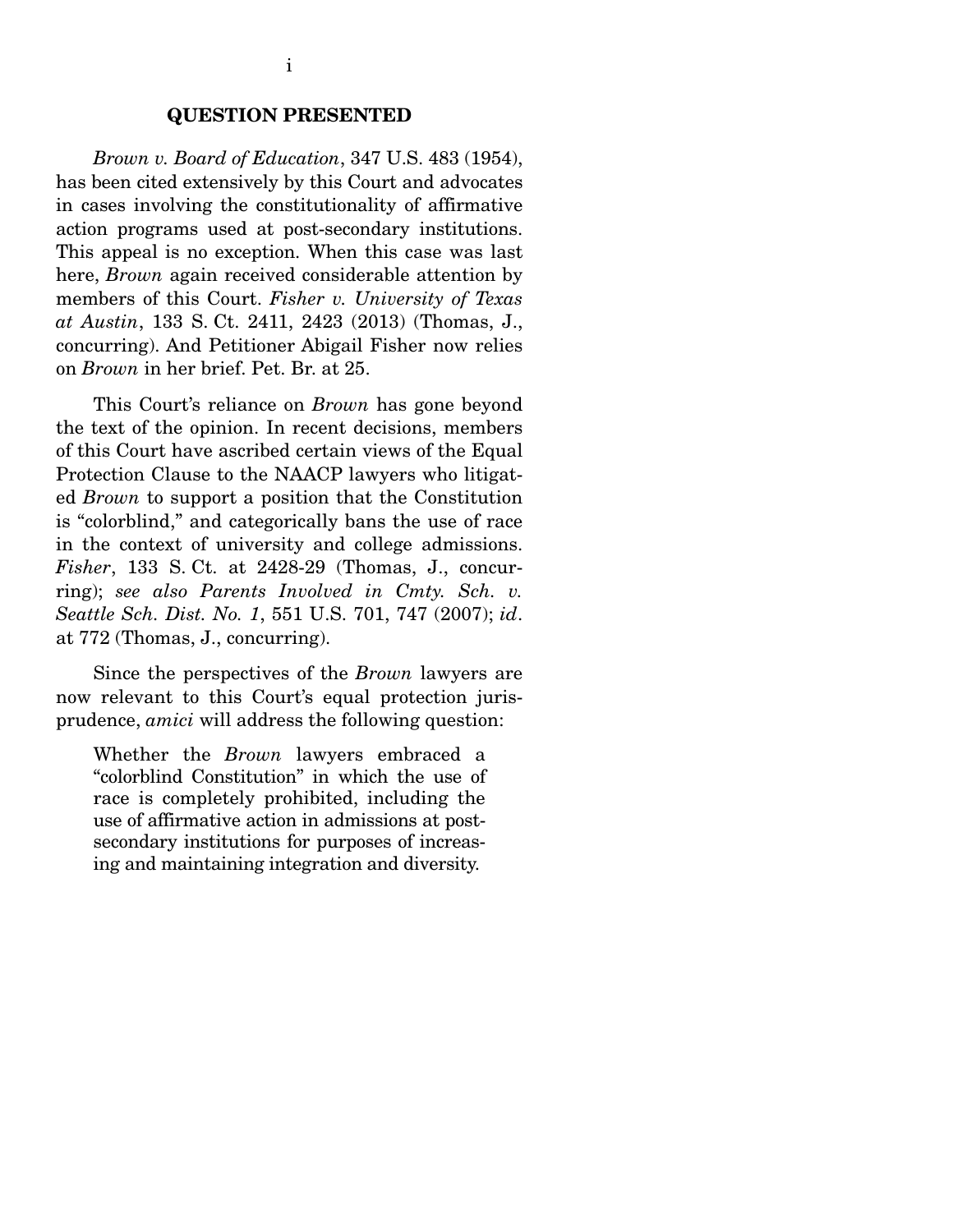# TABLE OF CONTENTS

| Page                                                                                                                                                                    |                |
|-------------------------------------------------------------------------------------------------------------------------------------------------------------------------|----------------|
|                                                                                                                                                                         | i              |
| INTEREST OF AMICI CURIAE                                                                                                                                                | $\mathbf{1}$   |
| SUMMARY OF THE ARGUMENT                                                                                                                                                 | $\overline{2}$ |
|                                                                                                                                                                         | $\overline{4}$ |
| The notion that the Constitution is<br>I.<br>colorblind has no basis in the original<br>intent of the Fourteenth Amendment or                                           | $\overline{4}$ |
| A. Colorblindness has no basis in the<br>original intent of the Fourteenth                                                                                              | $\overline{4}$ |
| Colorblindness has no basis in Jus-<br>B.<br>tice Harlan's Plessy dissent                                                                                               | 8              |
| Colorblindness has no basis in <i>Brown</i><br>$C_{\cdot}$<br>and only emerged as a constitutional                                                                      | 11             |
| II.<br>The <i>Brown</i> lawyers did not argue for or<br>endorse the notion that the Constitution                                                                        | 16             |
| Briefs in <i>Brown</i> and other desegre-<br>А.<br>gation cases show that the Brown<br>lawyers did not believe that all racial<br>classifications were unconstitutional | 18             |
| The <i>Brown</i> lawyers did not argue for<br>В.<br>a colorblind interpretation of the Equal<br>Protection Clause at oral argument                                      |                |
|                                                                                                                                                                         | 24             |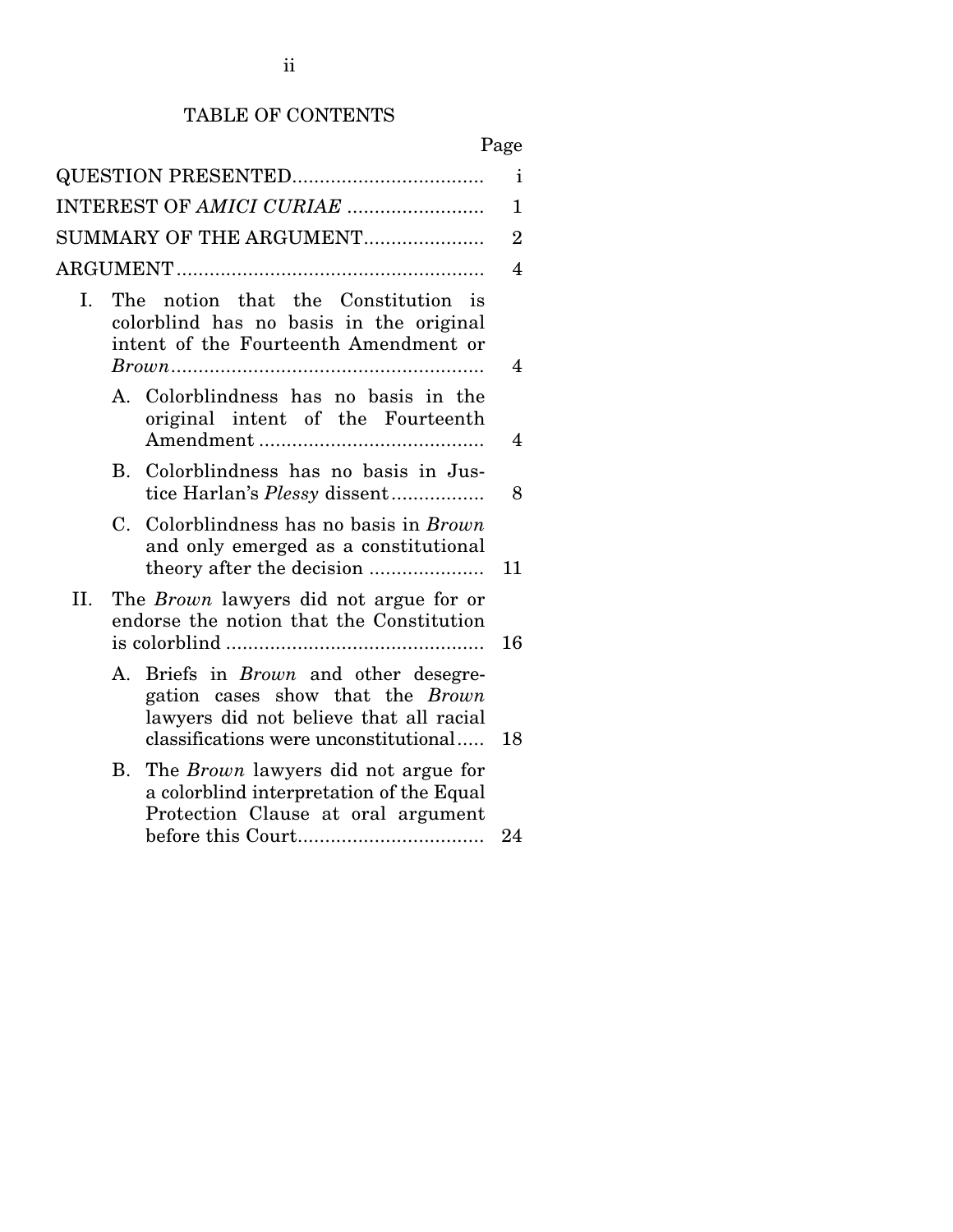# TABLE OF CONTENTS – Continued

Page

| C. The writings and opinions of the     |  |
|-----------------------------------------|--|
| Brown lawyers make clear that they      |  |
| did not believe that affirmative action |  |
| involved unconstitutional racial clas-  |  |
|                                         |  |
|                                         |  |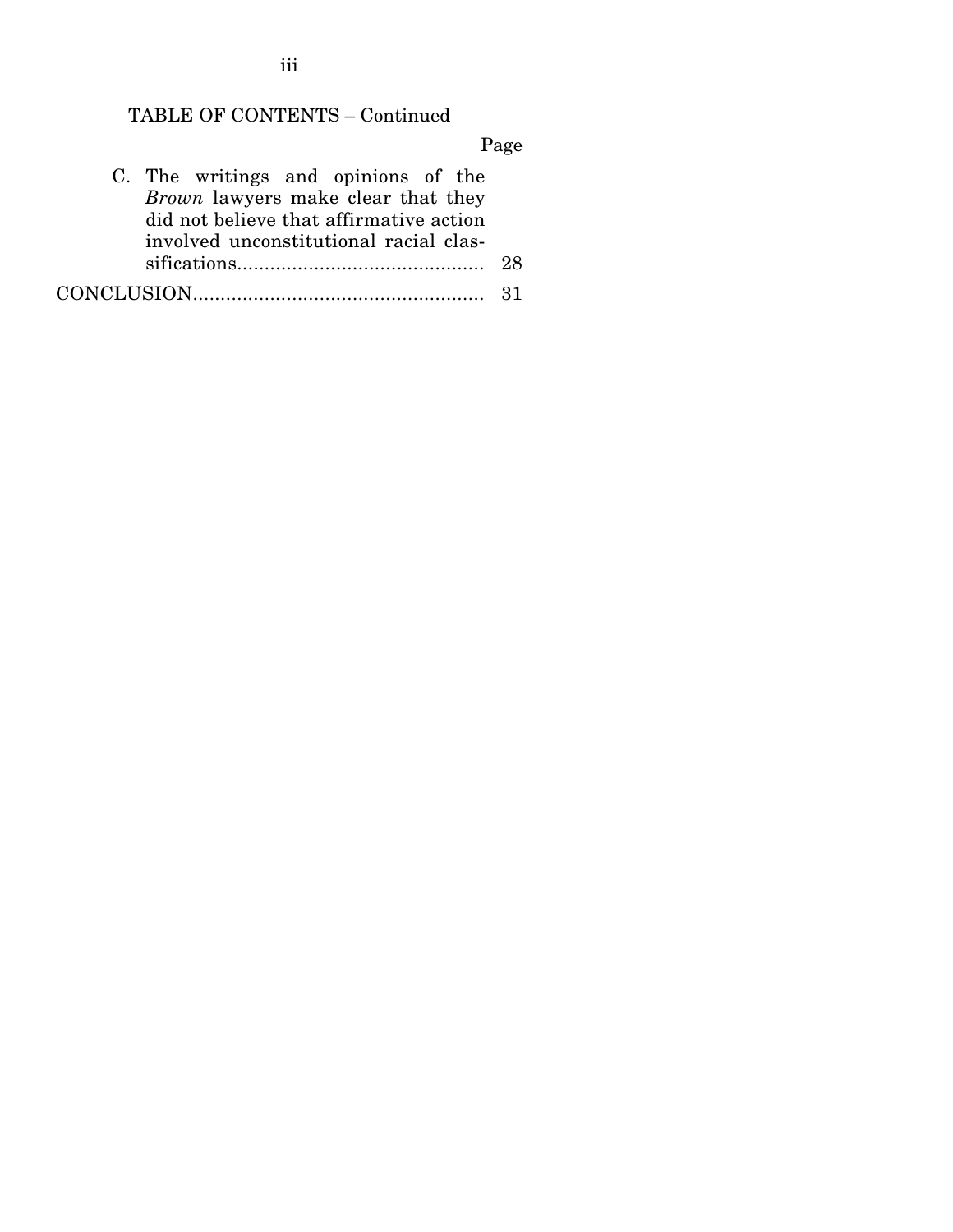# TABLE OF AUTHORITIES

# Page

# CASES

| Bolling v. Sharpe, 347 U.S. 497 (1954)24                                                                                                 |
|------------------------------------------------------------------------------------------------------------------------------------------|
| Brown v. Board of Education, 347 U.S. 483                                                                                                |
| City of Richmond v. J.A. Croson Co., 488 U.S.                                                                                            |
| Dowell v. Sch. Bd. of Oklahoma City Public<br>Sch., 244 F. Supp. 971 (W.D. Okla. 1965)14                                                 |
| Fisher v. University of Texas at Austin, 133                                                                                             |
| Fullilove v. Klutznick, 448 U.S. 448 (1980) 15                                                                                           |
| Garner v. Louisiana, 368 U.S. 157 (1961) 14                                                                                              |
| Grutter v. Bollinger, 539 U.S. 306 (2003) 20, 21                                                                                         |
| McLaurin v. Oklahoma State Regents for Higher<br>Education, 339 U.S. 637 (1950)21, 22, 23, 25                                            |
| Parents Involved in Cmty. Sch. v. Seattle Sch.                                                                                           |
| Plessy v. Ferguson, 163 U.S. 537 (1896) passim                                                                                           |
| Regents of Univ. of Cal. v. Bakke, 438 U.S. 265                                                                                          |
| Schuette v. Coal. to Defend Affirmative Action,<br>Integration and Immigrant Rights & Fight<br>for Equal. By Any Means Necessary (BAMN), |
| Sipuel v. Board of Regents of University of<br>Oklahoma, 332 U.S. 631 (1948)18, 25                                                       |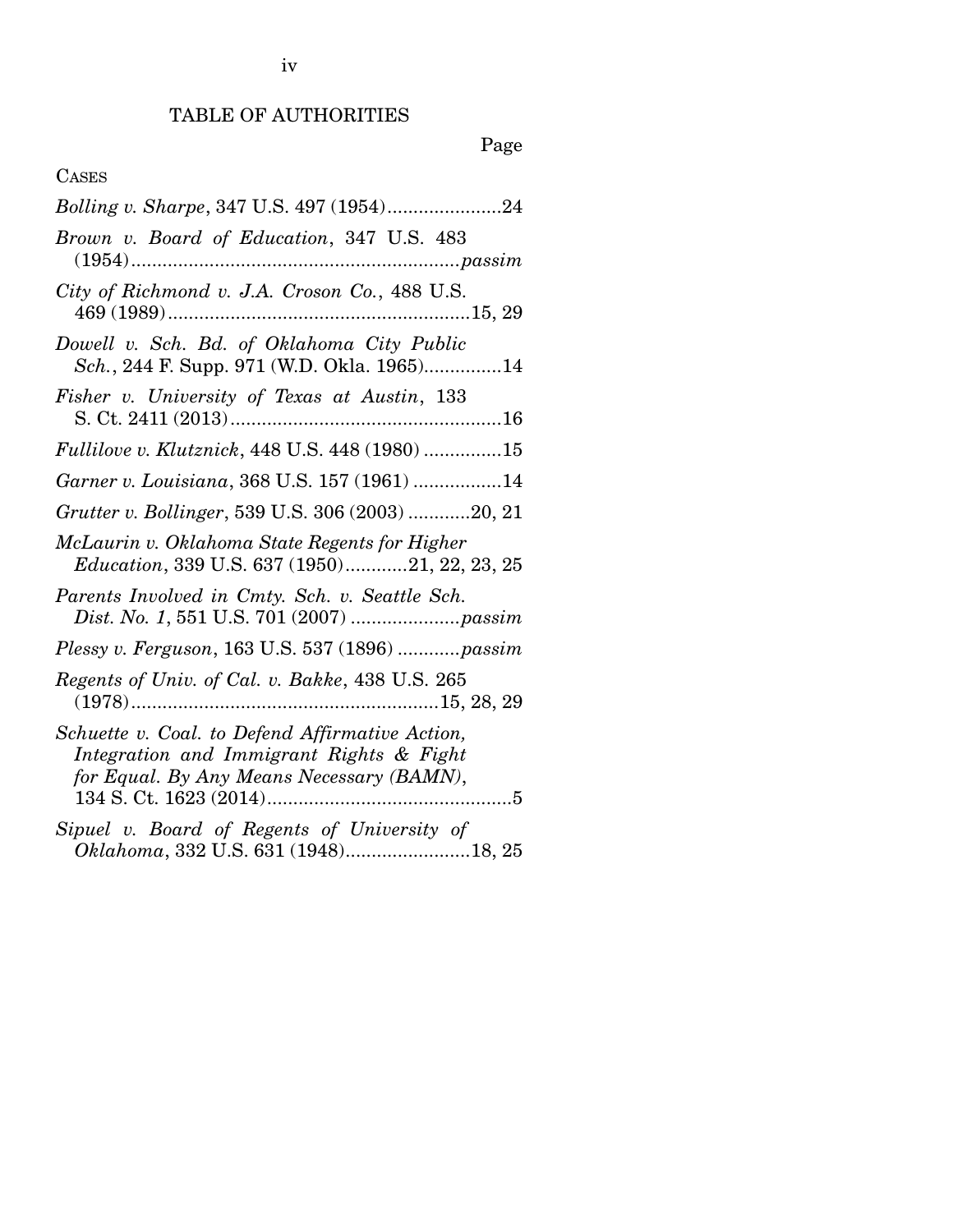### TABLE OF AUTHORITIES – Continued

| Page                                                  |  |
|-------------------------------------------------------|--|
|                                                       |  |
|                                                       |  |
| Sweatt v. Painter, 339 U.S. 629 (1950) 21, 22, 23, 25 |  |
| United States v. Jefferson County Bd. of Educ.,       |  |

### RULES AND STATUTES

### OTHER AUTHORITIES

| Adam Liptak, The Same Words, but Differing<br>Views, N.Y. TIMES, June 29, 2007 17, 18                                                                                  |
|------------------------------------------------------------------------------------------------------------------------------------------------------------------------|
| ARGUMENT: THE COMPLETE ORAL ARGUMENT<br>BEFORE THE SUPREME COURT IN BROWN V.<br>BOARD OF EDUCATION OF TOPEKA, 1952-55 14<br>(Leon Friedman ed., Chelsea House Publish- |
|                                                                                                                                                                        |
| Attorney General Edwin Meese, Dickinson<br>College Constitution Day Speech (Sept. 17,                                                                                  |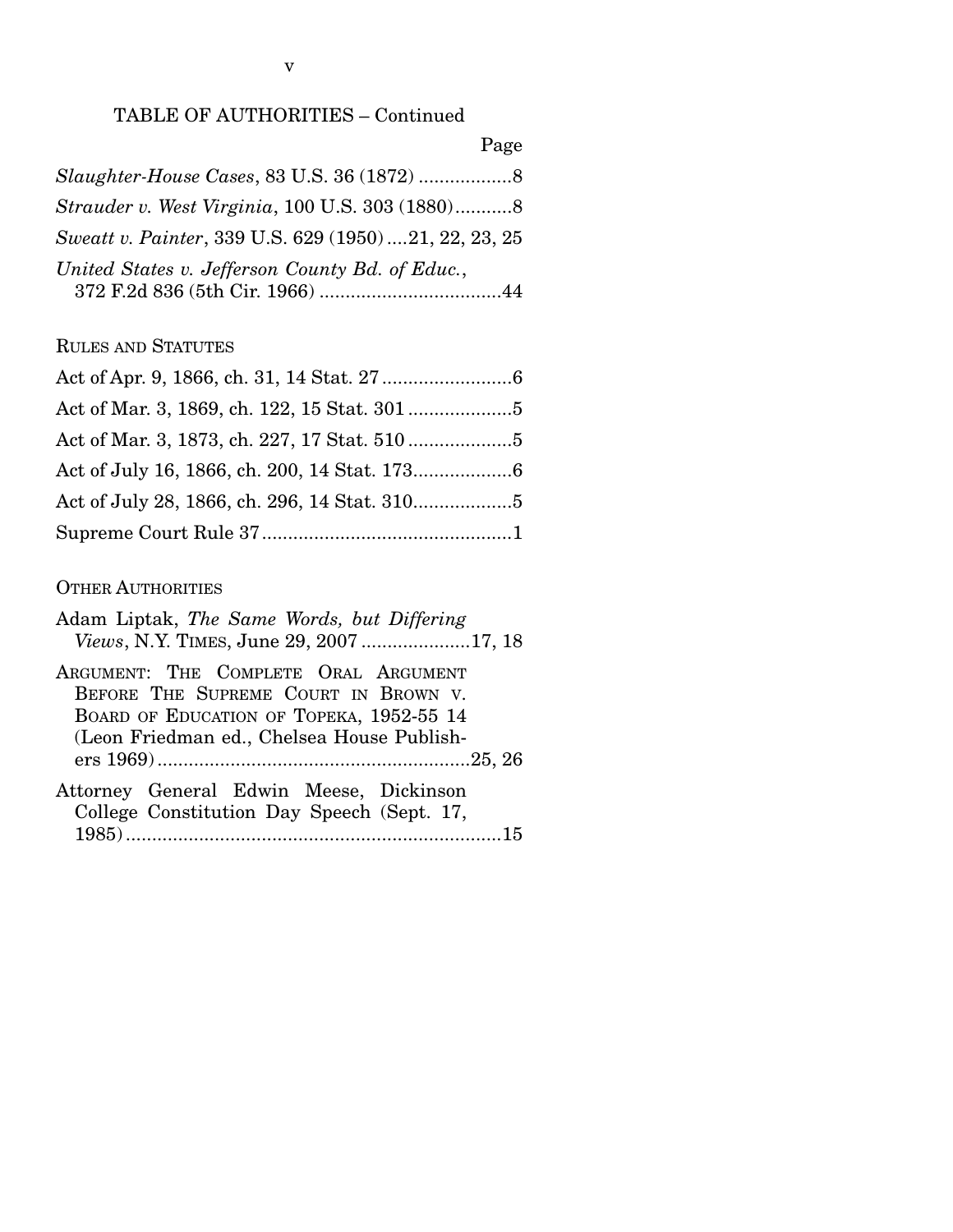# TABLE OF AUTHORITIES – Continued

| Page                                                                                                                                                 |
|------------------------------------------------------------------------------------------------------------------------------------------------------|
| Brief for Appellants, Brown v. Bd. of Educ., 347<br>U.S. 483 (1954) (No. 1), 1952 WL 82046 23                                                        |
| Brief for Appellants, <i>Brown v. Bd. of Educ.</i> , 347<br>U.S. 483 (1954) (Nos. 1, 2 and 4 and for Re-<br>spondents in No. 10 on Reargument), 1953 |
| Brief for Appellant, McLaurin v. Okla. State<br>Regents for Higher Educ., 339 U.S. 637<br>$(1950)$ (No. 34), 1950 WL 78675 20, 21, 22, 23            |
| Brief for Petitioners, <i>Bolling v. Sharpe</i> , 347<br>U.S. 497 (1954) (No. 4), 1952 WL 47257 24                                                   |
| Brief for Petitioner, Sipuel v. Bd. of Regents of<br>Univ. of Okla., 332 U.S. 631 (1947) (No. 369),                                                  |
| Brief for Petitioner, Sweatt v. Painter, 339 U.S.<br>629 (1950) (No. 44), 1950 WL 78681 20, 21, 22                                                   |
| Christopher W. Schmidt, Brown and the Color-<br>blind Constitution, 94 CORNELL L. REV. 203                                                           |
| Constance Baker Motley, EQUAL JUSTICE UNDER<br>LAW: AN AUTOBIOGRAPHY (1999)22, 30                                                                    |
| Eric Schnapper, Affirmative Action and The<br>Legislative History of the Fourteenth Amend-<br>ment, 71 VA. L. REV. 753 (1985)5, 6, 7, 8              |
| H.B. Brown, The Dissenting Opinions of Mr.<br>Justice Harlan, 46 AM. L. REV. 321 (1912)11                                                            |

### vi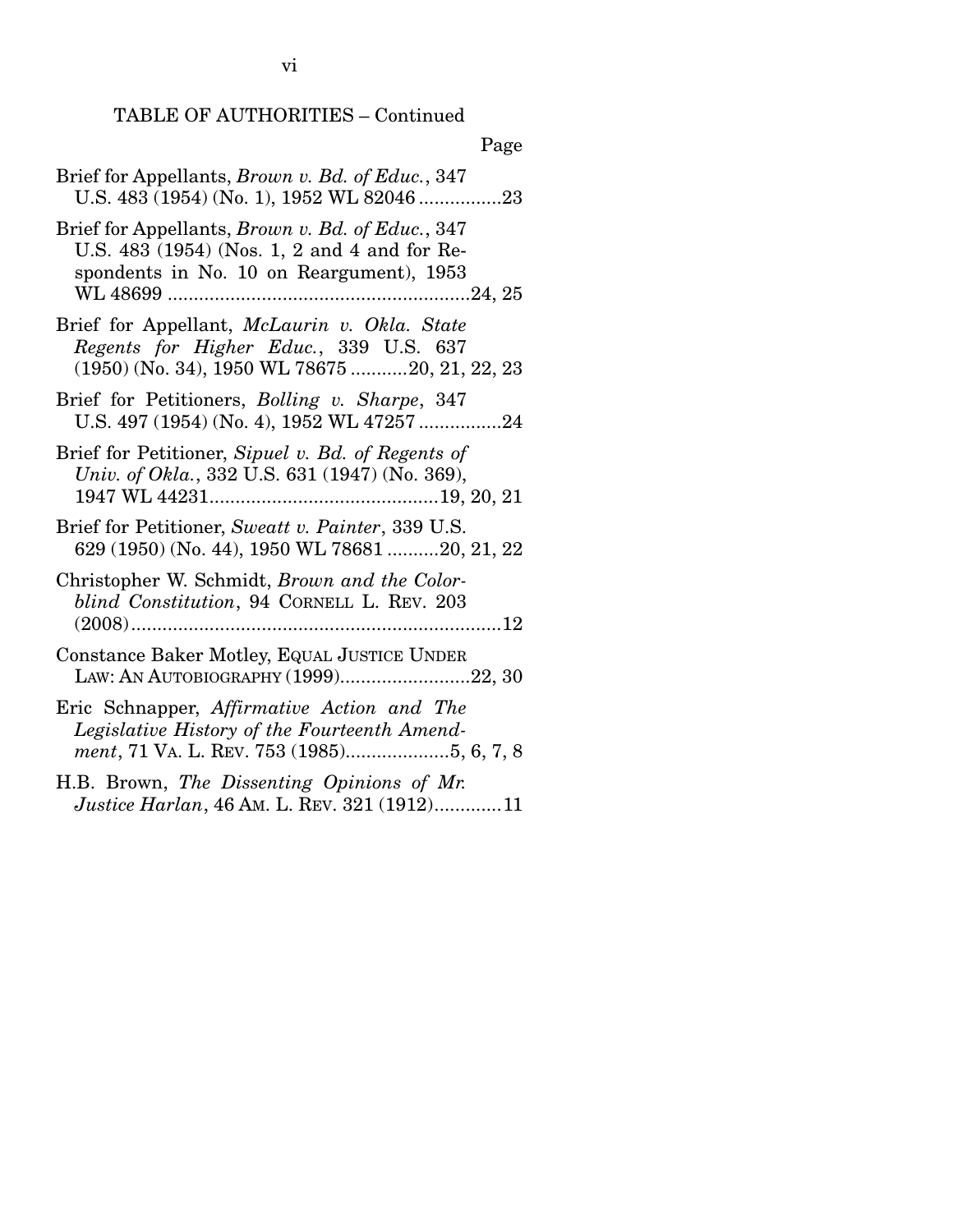vii

# TABLE OF AUTHORITIES – Continued

| Page                                                                                                                                                                              |  |
|-----------------------------------------------------------------------------------------------------------------------------------------------------------------------------------|--|
| Herbert Wechsler, Toward Neutral Principles of<br>Constitutional Law, 73 HARV. L. REV. 1 (1959)13                                                                                 |  |
| Hon. Constance Baker Motley, Remarks at the<br>Thurgood Marshall Commemorative Lunch-<br>еоп, 62 Вкоок. L. REV. 531 (1996)31                                                      |  |
| Jack Greenberg, Roberts, Breyer, Louisville,<br>Seattle and Humpty Dumpty, HUFFINGTON                                                                                             |  |
| john a. powell & Stephen Menendian, Parents<br>Involved: The Mantle of Brown, The Shadow of<br>Plessy, 46 U. LOUISVILLE L. REV. 631 (2008)13, 14                                  |  |
| Reva B. Siegel, <i>Equality Talks: Anti-</i><br>subordination and Anticlassification Values<br>in Constitutional Struggles Over Brown, 117<br>HARV. L. REV. 1470 (2004)12, 13, 14 |  |
| Robert L. Carter, <i>Public School Desegregation</i> :<br>A Contemporary Analysis, 37 Sr. Louis U.                                                                                |  |
| Scott Grinsell, The Prejudice of Caste: The<br>Misreading of Justice Harlan and the As-<br>cendency of Anticlassification, 15 MICH. J.                                            |  |
| Tr. of Oral Arg. in <i>Briggs v. Elliott</i> , O.T. 1952,<br>No. 101 (Thurgood Marshall, Dec. 9, 1952)26                                                                          |  |
| Tr. of Oral Arg. in <i>Briggs v. Elliott</i> , O.T. 1953,<br>No. 4 (Thurgood Marshall, rebuttal, Dec. 8,                                                                          |  |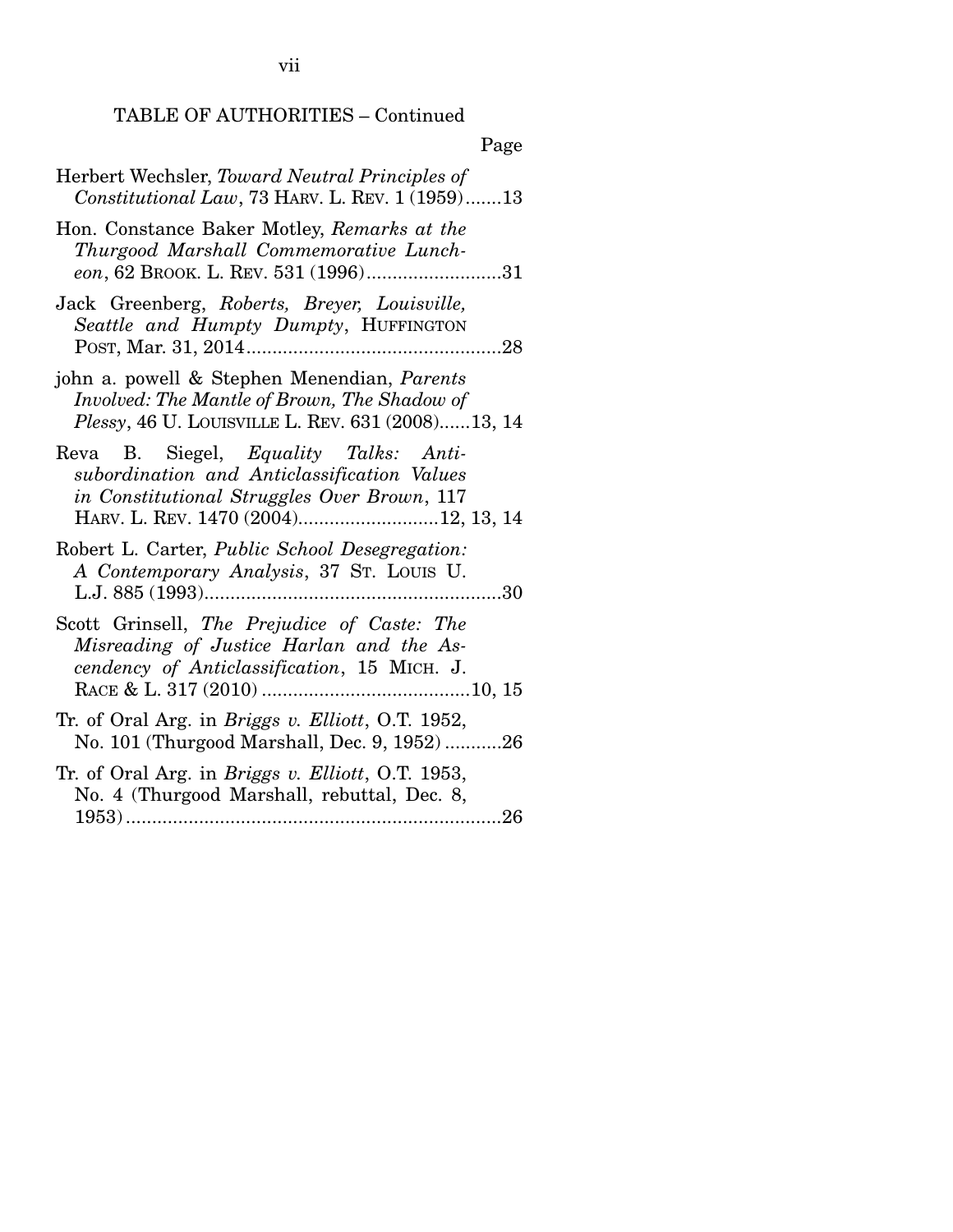viii

### TABLE OF AUTHORITIES – Continued

Page

- Tr. of Oral Arg. in *Brown I*, O.T. 1952, No. 8 (Robert L. Carter, Dec. 9, 1952) .............................. 25
- Tr. of Oral Arg. in *Davis v. School Bd. of Prince Edward County, Va.*, O.T. 1952, No. 191 (Spottswood Robinson, Dec. 10, 1952) .................... 27
- William Bradford Reynolds, *Racial Quotas Hurt Blacks and the Constitution*, N.Y. TIMES, Dec. 9, 1985 .................................................. 17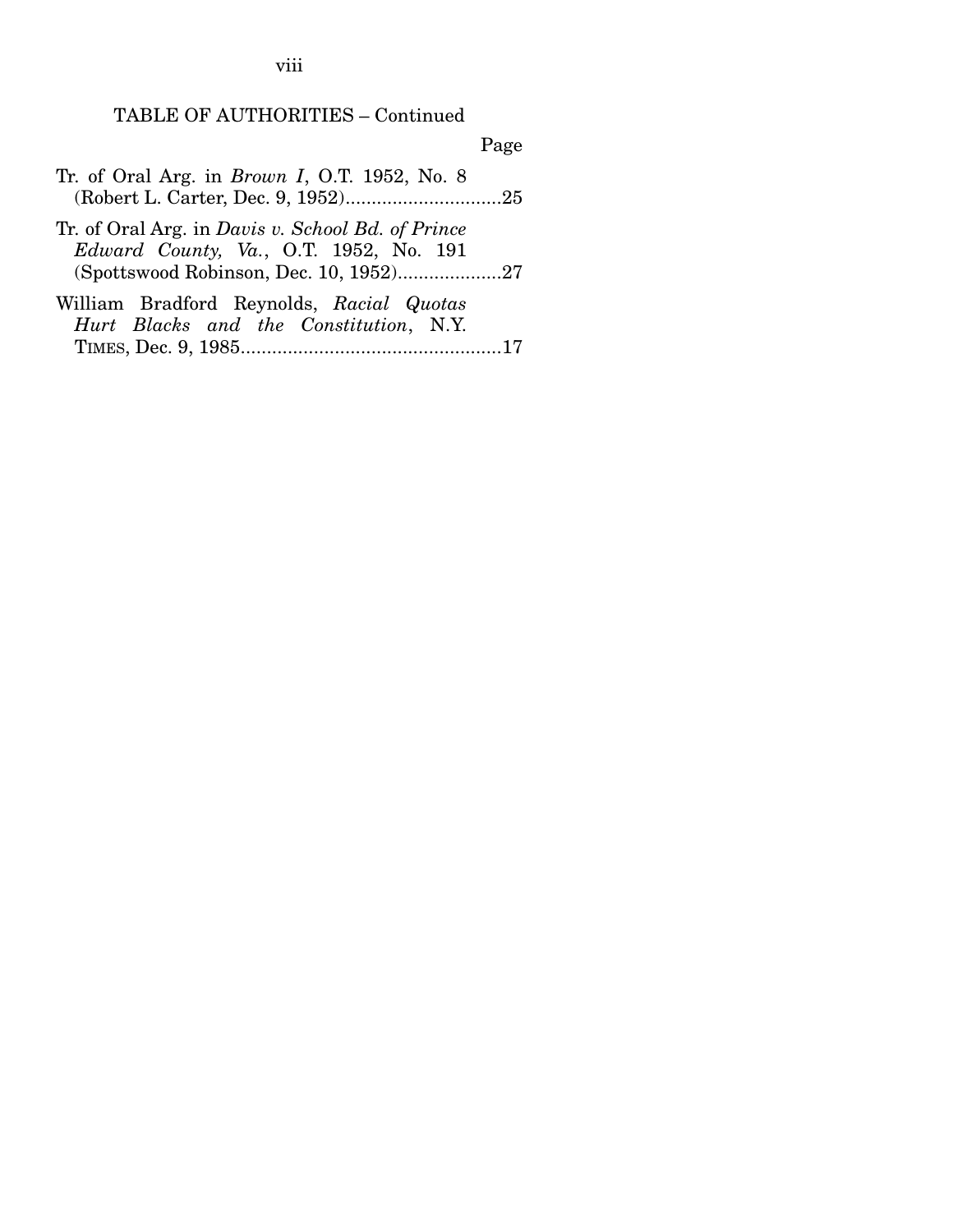#### **INTEREST OF** *AMICI CURIAE*

 In accordance with Supreme Court Rule 37, *amici curiae* respectfully submit this brief in support of Respondents.1 *Amici curiae* are a group of law professors and educators at the University of Louisville Brandeis School of Law. They have researched and written articles on this Court's constitutional jurisprudence, including this Court's equal protection decisions. As educators at a public university, they have also seen and experienced the benefits of diversity within their classrooms. *Amicus curiae* Louisville Metro Human Relations Commission-Advocacy Board is a municipal administrative agency in Louisville, Kentucky responsible for promoting and securing mutual understanding and respect among different religious, social, economic, ethnic, and racial groups. Louisville is the home of the University of Louisville, and Louisville's voluntary school integration plan was the subject of the plurality decision in *Parents Involved*.

--------------------------------- ---------------------------------

<sup>&</sup>lt;sup>1</sup> All parties have consented to the filing of this brief under Rule 37.3(a). Letters showing such consent have been filed with the Clerk of the Court. In accordance with Rule 37.6, *amici* states that no counsel for any party authored this brief in whole or in part, and no counsel or party made a monetary contribution intended to fund the preparation or submission of this brief. No person other than *amici* or their counsel made a monetary contribution to the preparation and submission of this brief.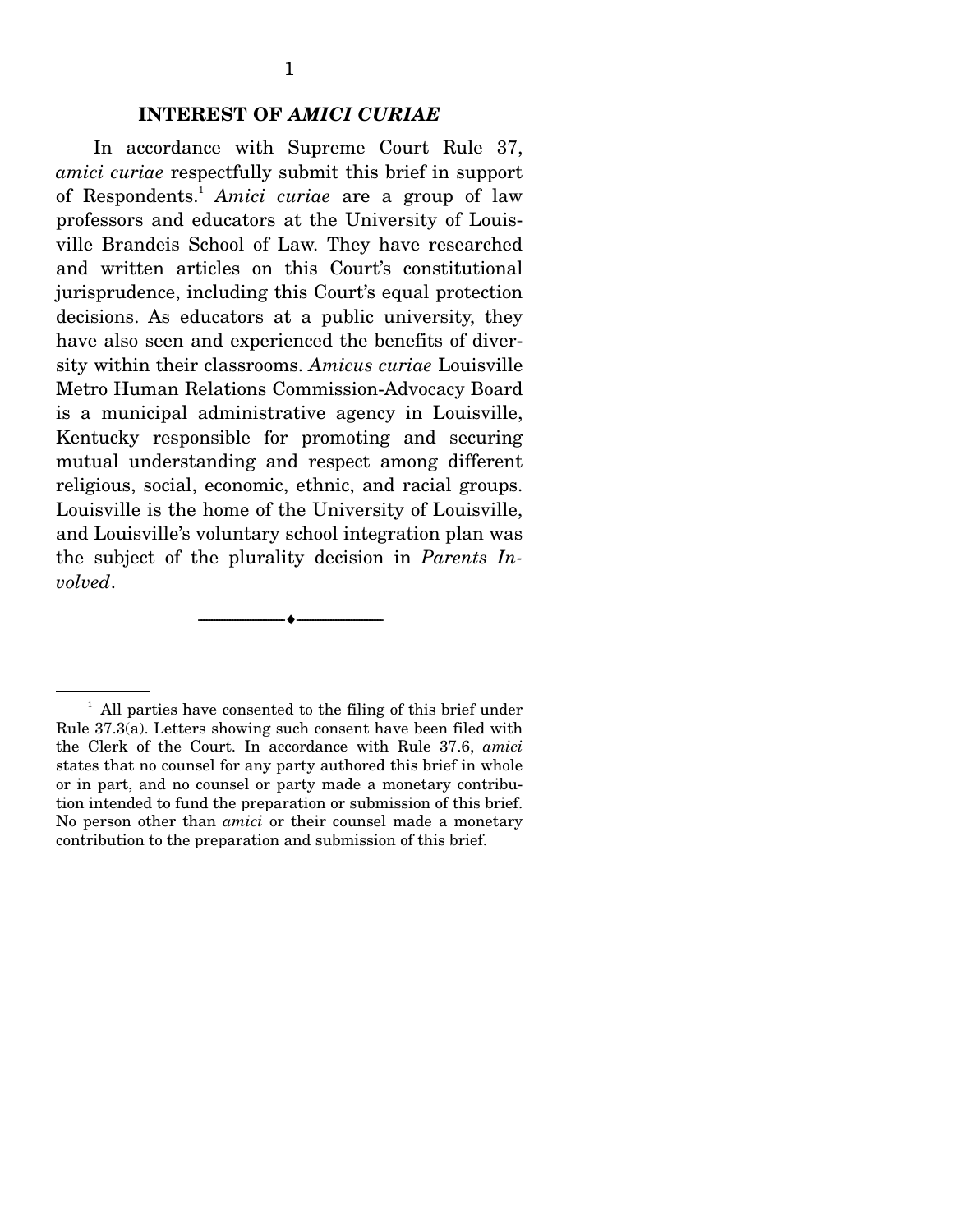*Brown* is one of this Court's most important equal protection decisions. In an acknowledgement of *Brown*'s significance and the work of the *Brown*  lawyers in dismantling legalized segregation, members of the Court have invoked the arguments of those lawyers in recent equal protection opinions. Of particular significance in this case is Petitioner Abigail Fisher's reliance on *Brown* and opinions by members of this Court that invoke *Brown* and the *Brown* lawyers to urge that the Court limit, if not completely ban, the consideration of race in college and university admissions under the notion that the Constitution is colorblind.

 Using *Brown* and the *Brown* lawyers to argue for a colorblind approach is problematic for several reasons. First, *Brown* and the arguments of the *Brown* lawyers were built upon the belief that the Equal Protection Clause did not prohibit all consideration of race. The very Congress that drafted and passed the Fourteenth Amendment adopted raceconscious measures to assist newly freed slaves. Congress' use of race-conscious measures during the immediate aftermath of the Civil War and Reconstruction casts substantial doubt that the Fourteenth Amendment requires colorblindness.

 Second, *Brown* and the arguments of the *Brown*  lawyers were clearly concerned about the development and maintenance of a caste system defined by the use of invidious racial classifications, an idea first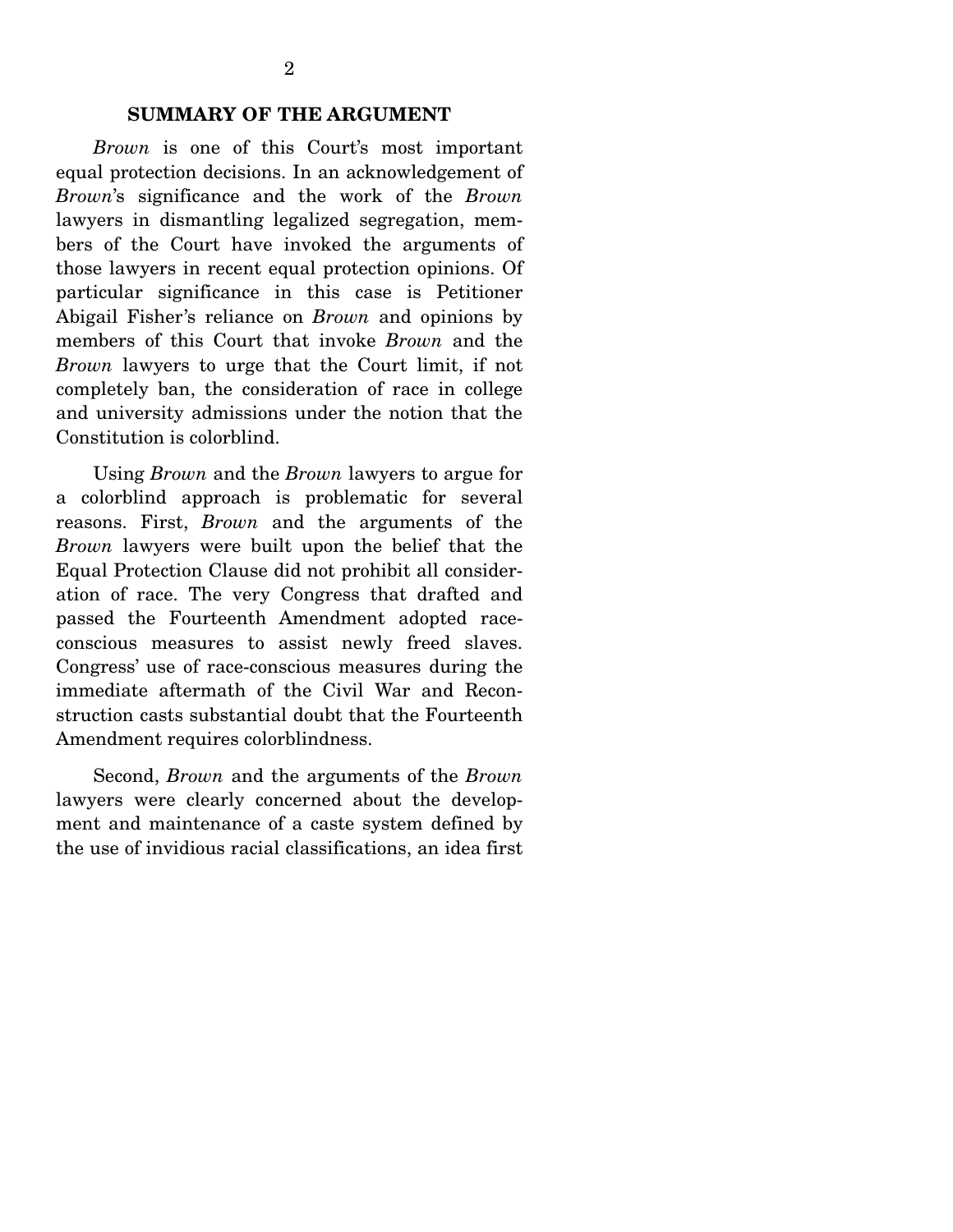articulated in Justice Harlan's dissent in *Plessy v. Ferguson*, 163 U.S. 537 (1896). While Justice Harlan's reference to a colorblind Constitution is frequently cited, his recognition that "[t]here is no caste here" receives scant attention in this Court's decisions. 163 U.S. at 559 (Harlan, J., dissenting). Justice Harlan's *Plessy* dissent and its numerous references to caste and the stigmatization of African-Americans as "inferior" adds context to his single use of the term "color-blind." *Id*. When considered as a whole, Justice Harlan's *Plessy* dissent is concerned about the emergence of a social hierarchy in which invidious racial classifications would be used to forever brand African-Americans as second-class citizens.

 Third, *Brown* and the arguments by the *Brown*  lawyers provide very little support for colorblindness as an independent constitutional principle. Neither *Brown* nor the *Brown* lawyers exclusively relied upon the notion that the Constitution is "colorblind." Colorblindness did not emerge as a constitutional theory until after *Brown* and only developed its current tenor during political debates over affirmative action during the 1970s and 1980s. The *Brown*  lawyers expressly acknowledged the possibility that the government's use of racial classifications could be reasonable in some circumstances in their briefs and oral arguments in several desegregation cases before this Court, including *Brown*. The *Brown* lawyers believed that segregation was an unreasonable use of racial classifications because it had no other purpose but to treat African-Americans as inferior.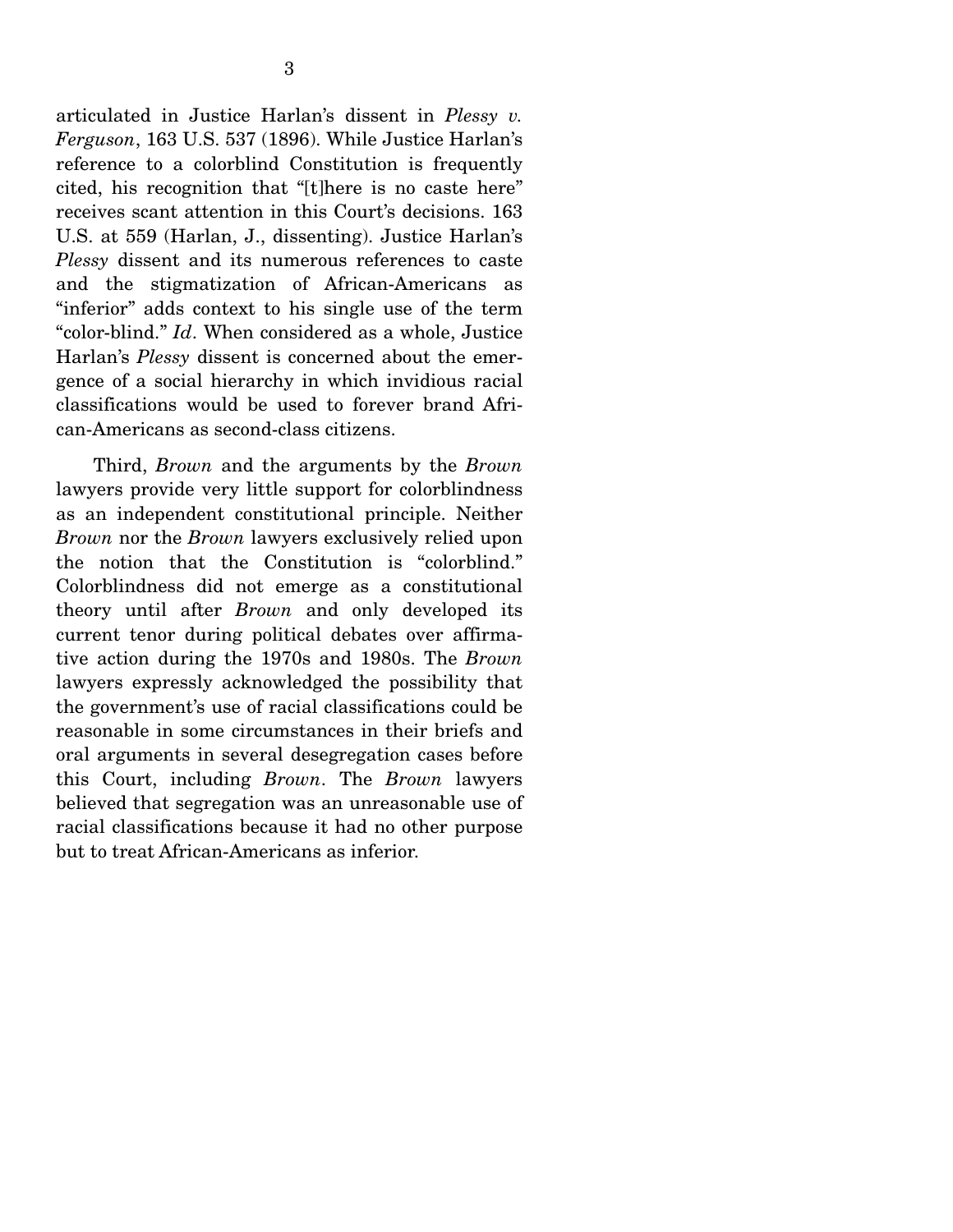Fourth, the post-*Brown* judicial opinions and writings of the *Brown* lawyers leave no doubt that they thought the use of race in college and university admissions was constitutionally permissible. The *Brown* lawyers distinguished segregation's invidious use of racial classifications from affirmative action policies. The *Brown* lawyers believed that the use of affirmative action to afford educational and economic opportunities to African-Americans and other minorities was fundamental to breaking down racial stereotypes and remedying the lingering effects of slavery and state-sponsored segregation. The *Brown* lawyers did not see *Brown* as a constitutional impediment to affirmative action programs; to the contrary, they believed *Brown* to be the very impetus of such programs.

#### **ARGUMENT**

--------------------------------- ---------------------------------

### **I. The notion that the Constitution is colorblind has no basis in the original intent of the Fourteenth Amendment or** *Brown***.**

**A. Colorblindness has no basis in the original intent of the Fourteenth Amendment.**

 The debate about the proper understanding of *Brown* and the intent of the NAACP lawyers that argued the case is part of a larger debate about the proper interpretation of the Equal Protection Clause. This debate originates with Justice Harlan's *Plessy*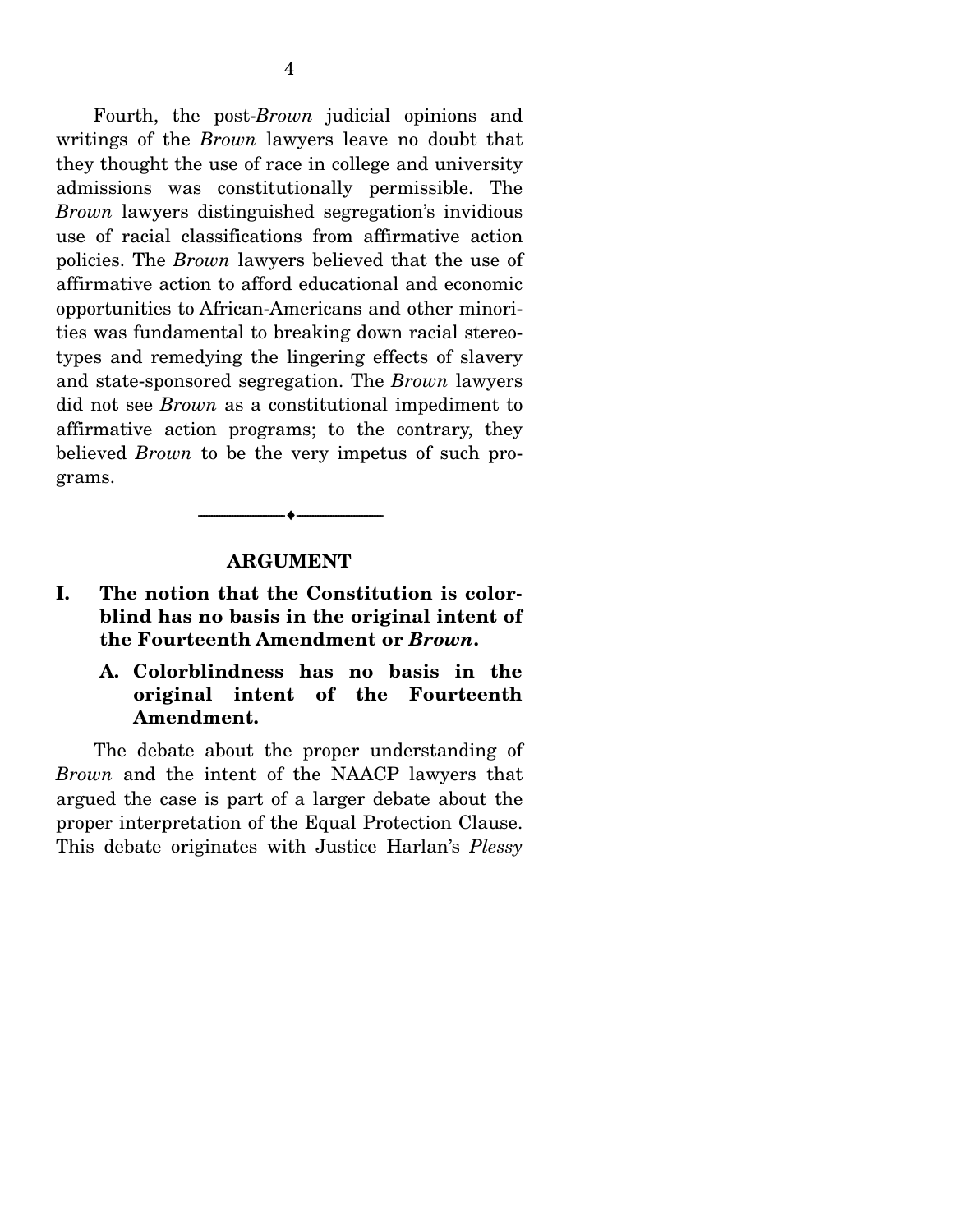dissent. Justice Harlan's pronouncement that the "[C]onstitution is color-blind and neither knows nor tolerates classes among citizens[,]" is often cited as support for the contention that the Equal Protection Clause bans all uses of race both invidious and benign. *Plessy*, 163 U.S. at 559 (Harlan, J., dissenting); *see also Schuette v. Coal. to Defend Affirmative Action, Integration and Immigrant Rights & Fight for Equal. By Any Means Necessary (BAMN)*, 134 S. Ct. 1623, 1648 (2014) (Scalia, J., concurring); *Parents Involved*, 551 U.S. at 772 (Thomas, J., concurring).

 But this view of colorblindness has no historical pedigree. It cannot be based in the original intent of the Fourteenth Amendment because the framers of the Amendment explicitly adopted race-conscious legislation to assist former slaves in their transition to full citizenship. *See* Eric Schnapper, *Affirmative Action and The Legislative History of the Fourteenth Amendment*, 71 VA. L. REV. 753, 789 (1985). That legislation expressly allotted federal benefits based upon race. One statute provided money for "the relief of destitute *colored* women and children." Act of July 28, 1866, ch. 296, 14 Stat. 310, 317 (emphasis added). Another statute appropriated money and created administrative procedures for awarding bounties and prize money to "colored" members of the Union Army. Act of Mar. 3, 1873, ch. 227, 17 Stat. 510, 528; Act of Mar. 3, 1869, ch. 122, 15 Stat. 301, 302. The Civil Rights Act of 1866, by prohibiting discrimination based upon "any previous condition of slavery or involuntary servitude" and securing the right to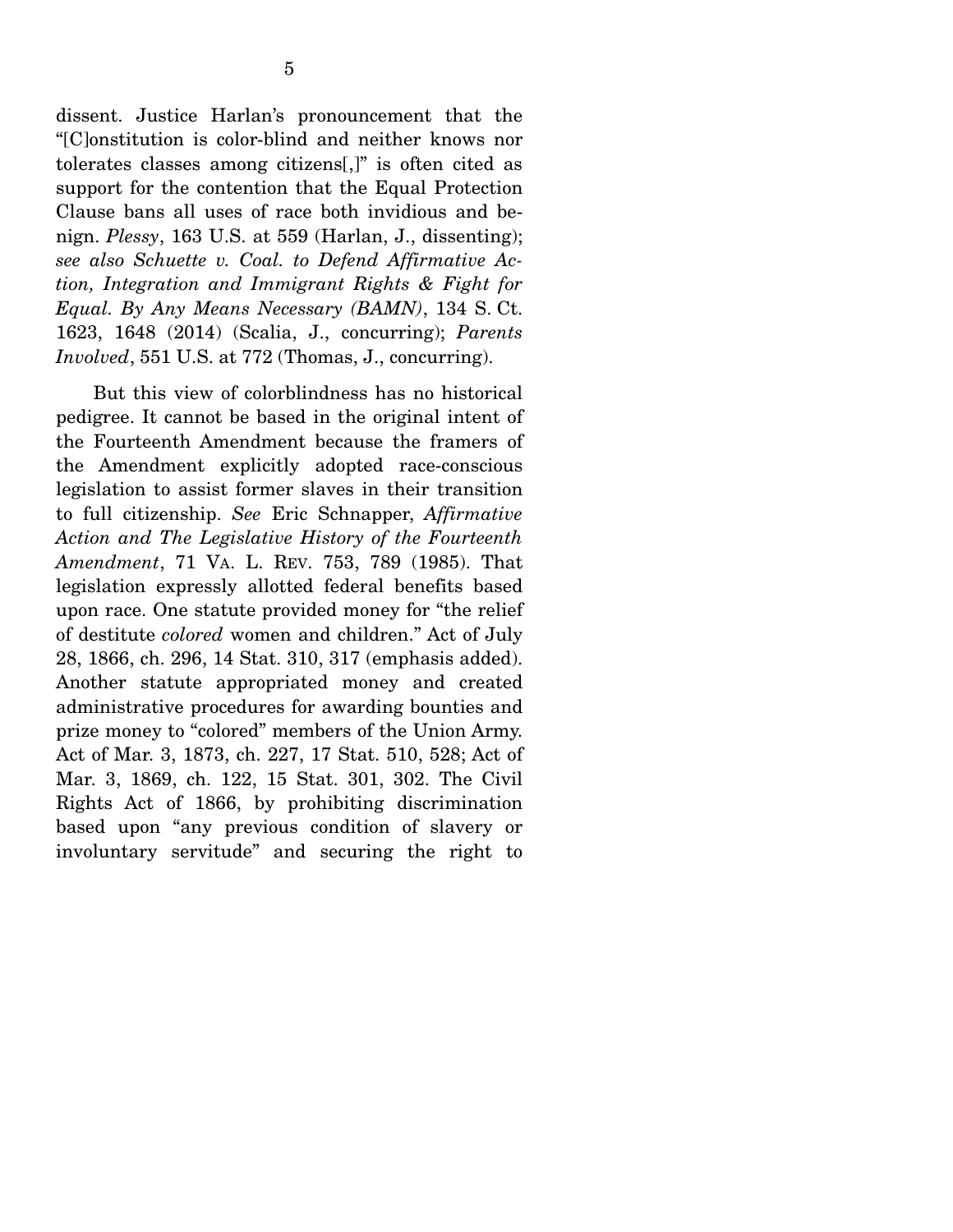engage in certain activity to the same extent as "white citizens," also had an overt racial focus. Act of Apr. 9, 1866, ch. 31, 14 Stat. 27.

 Even under facially neutral, "colorblind" measures enacted by Congress, such as the 1865 Freedmen's Bureau Act, newly freed slaves received the bulk of assistance as opposed to white refugees of the Civil War. *See* Schnapper, *supra*, at 761-63. And under the 1866 Freedmen's Bureau Act, which retained some facially neutral, "colorblind" measures of the 1865 Act, Congress included language that limited educational assistance from the Bureau to newly freed slaves. *See id*.; *see also* Act of July 16, 1866, ch. 200, 14 Stat. 173, 176. This sparked a tremendous amount of debate in Congress, with some arguing that the passage of such race-conscious legislation would exacerbate racial tensions and encourage greater dependence by newly freed slaves on federal programs. *See* Schnapper, *supra*, at 764-65.

 But supporters of the 1866 Freedmen's Bureau Act rejected the argument that the Bureau should provide educational assistance on a "colorblind" basis. They emphasized the need to educate newly freed slaves to make them self-sufficient, which, in turn, would benefit the nation as a whole. *See id*. at 768. When President Andrew Johnson vetoed the 1866 Freedmen's Bureau House Bill, H.R. 613, raising the same concerns as some members of Congress regarding the exclusion of white refugees from the Bureau's educational initiatives, Republicans overrode that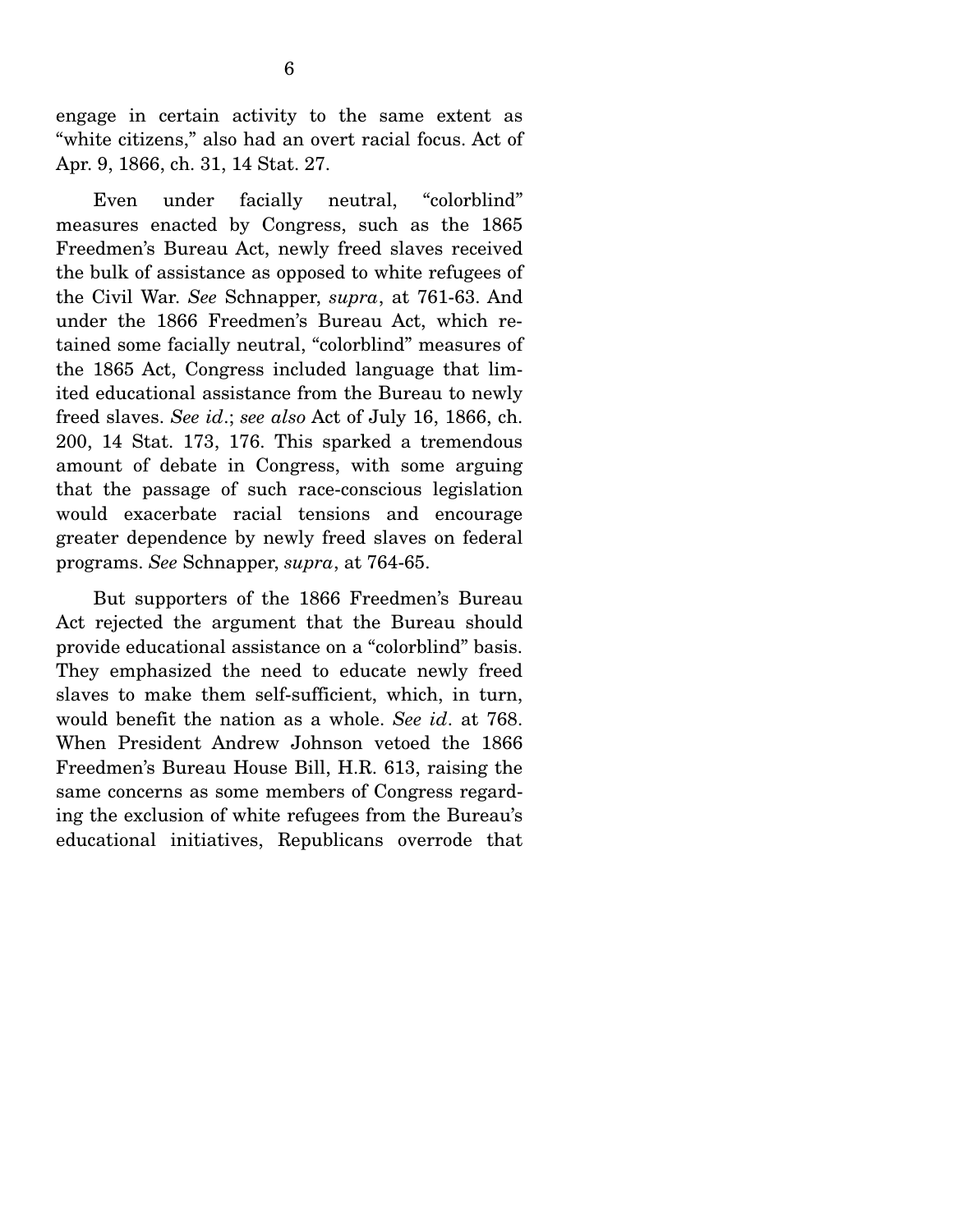veto with substantial majorities in both chambers of Congress. *See id*. at 774-75.

 Congress continued to reauthorize the Freedmen's Bureau between 1868 and 1870. During that time, the Bureau devoted more than two-thirds of its funds to educate newly freed slaves and to construct several colleges and universities for their benefit. *See id*. at 781-82. And during the debates over the Fourteenth Amendment in 1868, "[n]o member of Congress hinted at any inconsistency between the [F]ourteenth [A]mendment and the Freedmen's Bureau Act." *Id.* at 785.<sup>2</sup> This was because Congress intended for the Fourteenth Amendment to remove any doubt about the constitutionality of the Freedmen's Bureau and other race-conscious legislation. *See id*. at 786-87. Thus, at the time of the Fourteenth Amendment's enactment, Congress "regarded the

<sup>2</sup> Congress' use of race-conscious measures during Reconstruction is irreconcilable with a colorblind Constitution. *See Parents Involved*, 551 U.S. at 772 n.19 (Thomas, J., concurring). At the time, Congress was not simply trying to integrate newly freed slaves into American society, but also fighting against the emergence of Black Codes and "Jim Crow" laws in the South. "State-enforced slavery" did not comprise a discrete, isolated injury inflicted upon African-Americans that the Reconstruction Amendments and Congress' race-conscious measures could easily remedy. "State-enforced slavery" morphed into a system of legalized segregation that undermined many of Congress' raceconscious measures and continued to treat African-Americans as inferior well after Reconstruction. *Plessy* ensured that legalized segregation and the inferior legal status of African-Americans would continue well into the 1960s.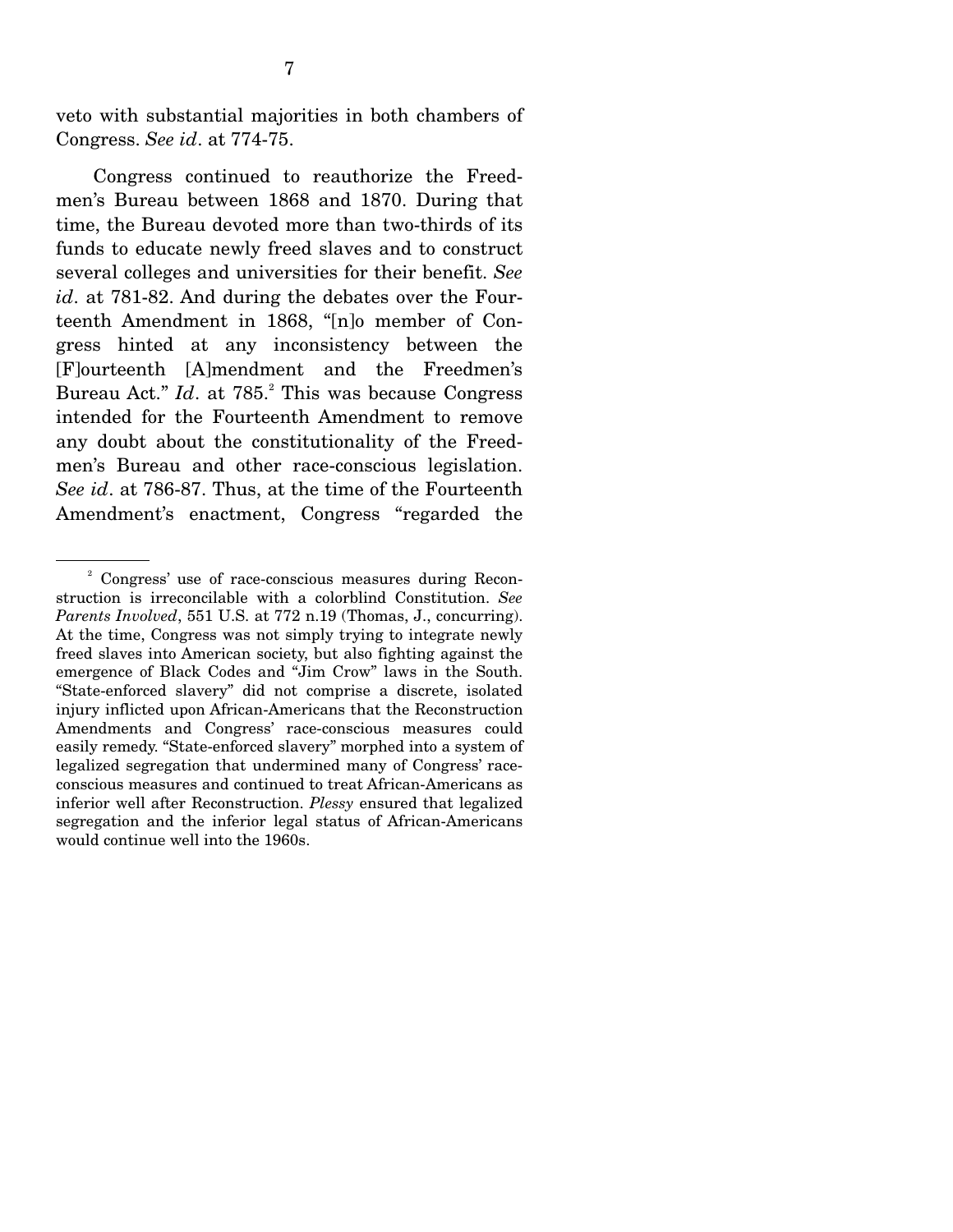race-conscious assistance programs of the Freedmen's Bureau as furthering rather than violating the principle of equal protection." *Id*. at 787. This shows that the Congress that adopted the Fourteenth Amendment never intended to adopt colorblindness as a constitutional principle.<sup>3</sup>

#### **B. Colorblindness has no basis in Justice Harlan's** *Plessy* **dissent.**

 Because colorblindness lacks a historical foundation in the original intent of the Fourteenth Amendment, Justice Harlan's statement that the "[C]onstitution is color-blind" in *Plessy* is often the starting point for

<sup>&</sup>lt;sup>3</sup> This Court's decisions that interpreted the Fourteenth Amendment immediately after its enactment make clear that the Reconstruction Amendments were never intended to incorporate a principle of colorblindness. *See Slaughter-House Cases*, 83 U.S. 36, 71 (1872) ("[N]o one can fail to be impressed with the one pervading purpose found in them all, lying at the foundation of each, and without which none of them would have been even suggested; we mean the freedom of the slave race, the security and firm establishment of that freedom, and the protection of the newly-made freeman and citizen from the oppressions of those who had formerly exercised unlimited dominion over him."); *see also Strauder v. West Virginia*, 100 U.S. 303, 307-08 (1880) ("The words of the amendment, it is true, are prohibitory, but they contain a necessary implication of a positive immunity, or right, most valuable to the colored race, – the right to exemption from unfriendly legislation against them distinctively as colored, – exemption from legal discriminations, implying inferiority in civil society, lessening the security of their enjoyment of the rights which others enjoy, and discriminations which are steps towards reducing them to the condition of a subject race.").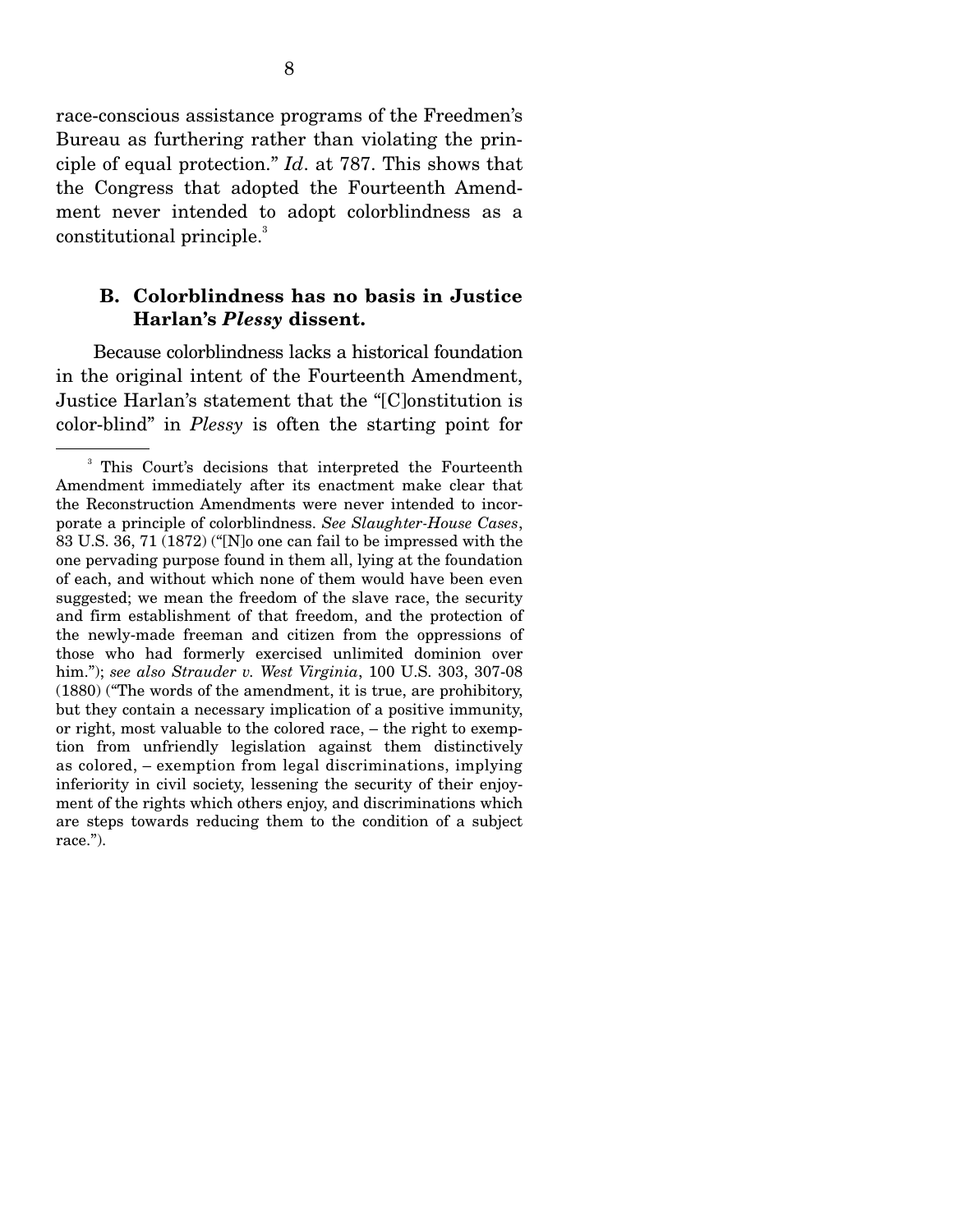the analysis in many of this Court's equal protection opinions. But quoting that the "[C]onstitution is colorblind" only captures part of what Justice Harlan said about the Equal Protection Clause. Immediately before stating that the "[C]onstitution is color-blind," Justice Harlan explained that the primary objective of the Equal Protection Clause is to prevent the creation of a racial caste:

The white race deems itself to be the dominant race in this country. And so it is, in prestige, in achievements, in education, in wealth, and in power. So, I doubt not, it will continue to be for all time, if it remains true to its great heritage, and holds fast to the principles of constitutional liberty. But in the view of the constitution, in the eye of the law, there is in this country no superior, dominant, ruling class of citizens. There is no caste here.

*Plessy*, 163 U.S. at 559 (Harlan, J., dissenting).

 This portion of Justice Harlan's conception of the Equal Protection Clause has rarely been factored into this Court's references to colorblindness. When placed in context, Justice Harlan's *Plessy* dissent contained a comprehensive theory of equal protection that combined an anti-caste rationale with colorblindness. Justice Harlan did not accept a pure anti-caste rationale that focused only on preventing racial subjugation of certain groups. Nor was his analysis solely limited to a notion of colorblindness in which the use of racial classifications is completely prohibited.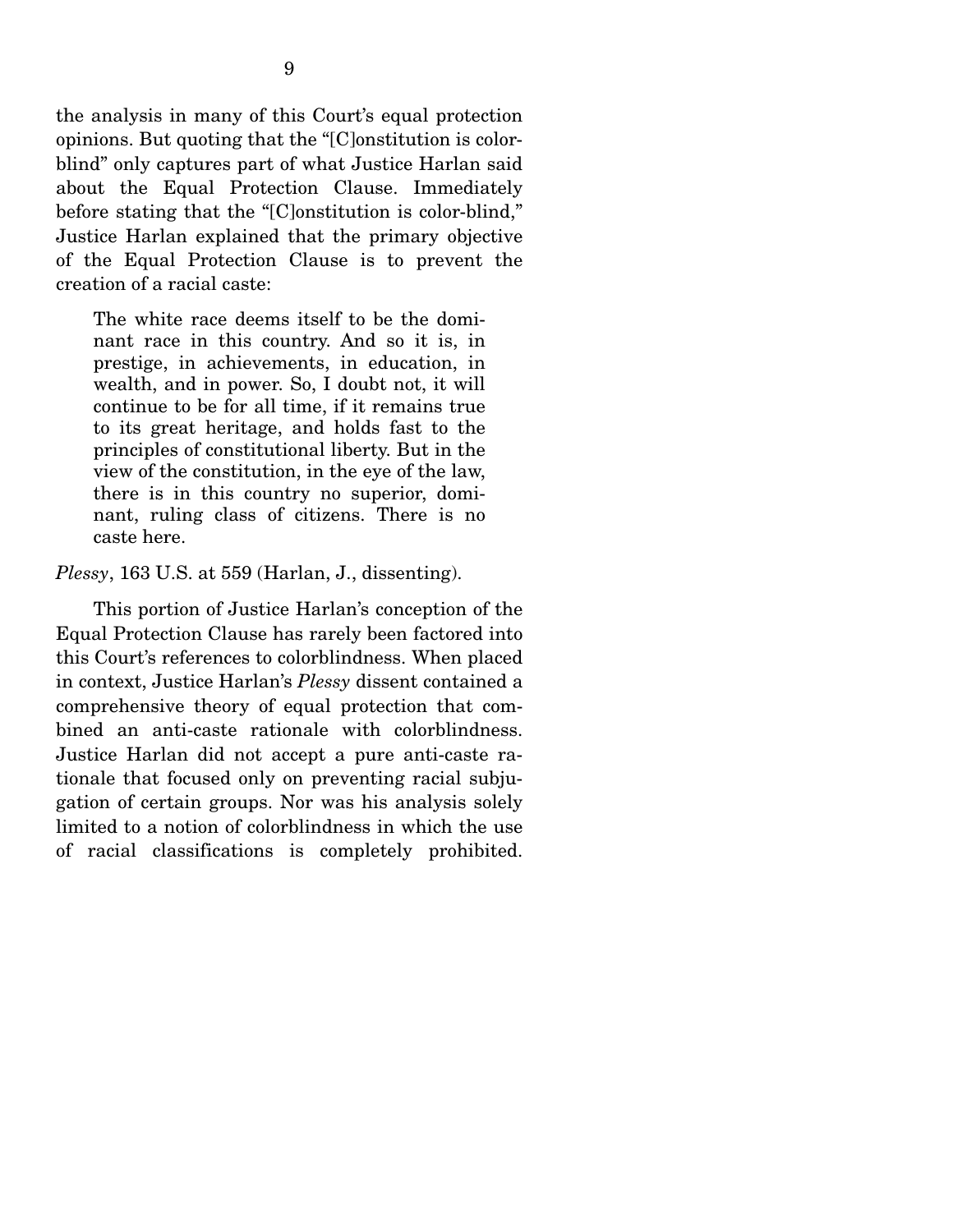Instead, the real constitutional problem identified by Justice Harlan in *Plessy* was the invidious use of racial classifications to degrade and relegate disfavored groups to a perpetual racial underclass.

 Justice Harlan explained that one of the chief evils of Louisiana's law segregating railway carriages by race was that it placed "a condition of legal inferiority" on African-Americans. *Plessy*, 163 U.S. at 563 (Harlan, J., dissenting); *see also id*. at 560. He recognized that by thrusting inferior status upon African-Americans, southern states would be free to enact legislation "to defeat the beneficent purposes" of the Reconstruction Amendments and give whites privileged status while degrading African-Americans. *Id*. at 560. While Justice Harlan's reference to colorblindness is undoubtedly an important part of his analysis, it comes in a paragraph that describes a larger concern with a social hierarchy defined by the invidious use of racial classifications. *See* Scott Grinsell, *The Prejudice of Caste: The Misreading of Justice Harlan and the Ascendency of Anticlassification*, 15 MICH. J. RACE & L. 317, 357 (2010).<sup>4</sup> Justice Harlan's

<sup>4</sup> Justice Harlan's concern about a potential caste system did not arise in a vacuum, but was the product of abolitionist arguments against slavery before the Civil War and fear about laws mandating segregation in public accommodations that arose during Reconstruction. *See* Grinsell, *supra*, at 339-44; *see also id*. at 347-53. The attorneys for Homer Plessy also invoked caste as a metaphor to explain the effect Louisiana's law requiring the segregation of railroad cars had on African-Americans. *See id*. at 353-55.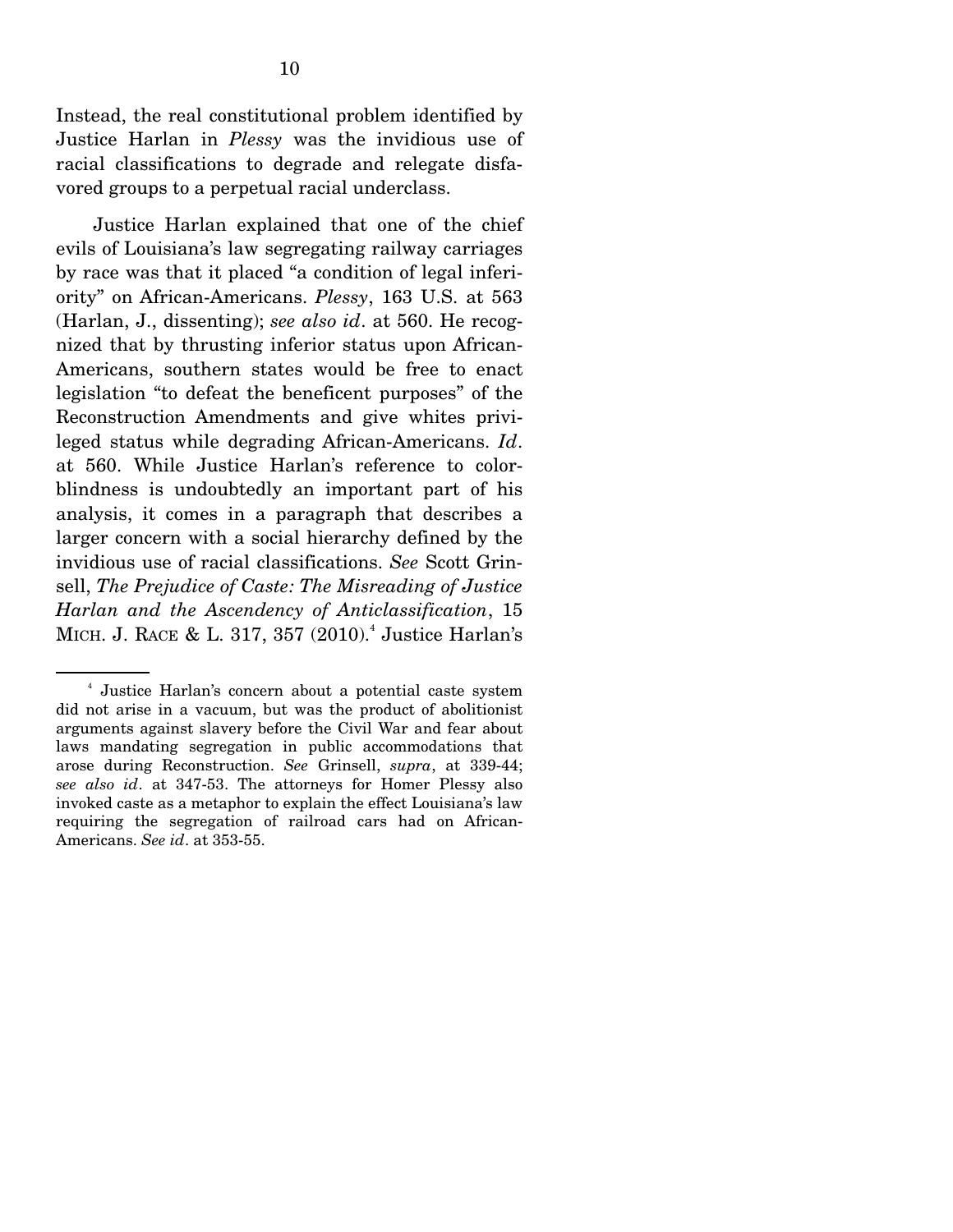use of colorblindness was a small part of an analysis that was otherwise dominated by depictions of the status-based harms legalized segregation forced upon African-Americans.

 In the years immediately following *Plessy*, commentators focused on Justice Harlan's explanation of the intent and effect of legalized segregation on African-Americans as a group. *See id*. at 357 n.157 (citing H.B. Brown, *The Dissenting Opinions of Mr. Justice Harlan*, 46 AM. L. REV. 321 (1912)); *see also id*. at 357 n.159. As a result, Justice Harlan's *Plessy* dissent was overwhelmingly viewed as an argument against the development of a racial caste system. That remained the dominant view of his dissent until *Brown*. *Id*. at 358-61.

#### **C. Colorblindness has no basis in** *Brown* **and only emerged as a constitutional theory after the decision.**

 The emergence of "Jim Crow" laws and Black Codes after *Plessy* validated the constitutional and practical concerns raised in Justice Harlan's dissent. Indeed, it was not until *Brown* that this Court fully repudiated the "separate but equal" doctrine of *Plessy* and began the first steps since Reconstruction to restore African-Americans to full citizenship. *Brown*, 347 U.S. at 490-91. *Brown* did not speak exclusively in terms of eliminating caste or requiring colorblindness. The terms do not even appear in the opinion. Nor did the opinion speak in generalities.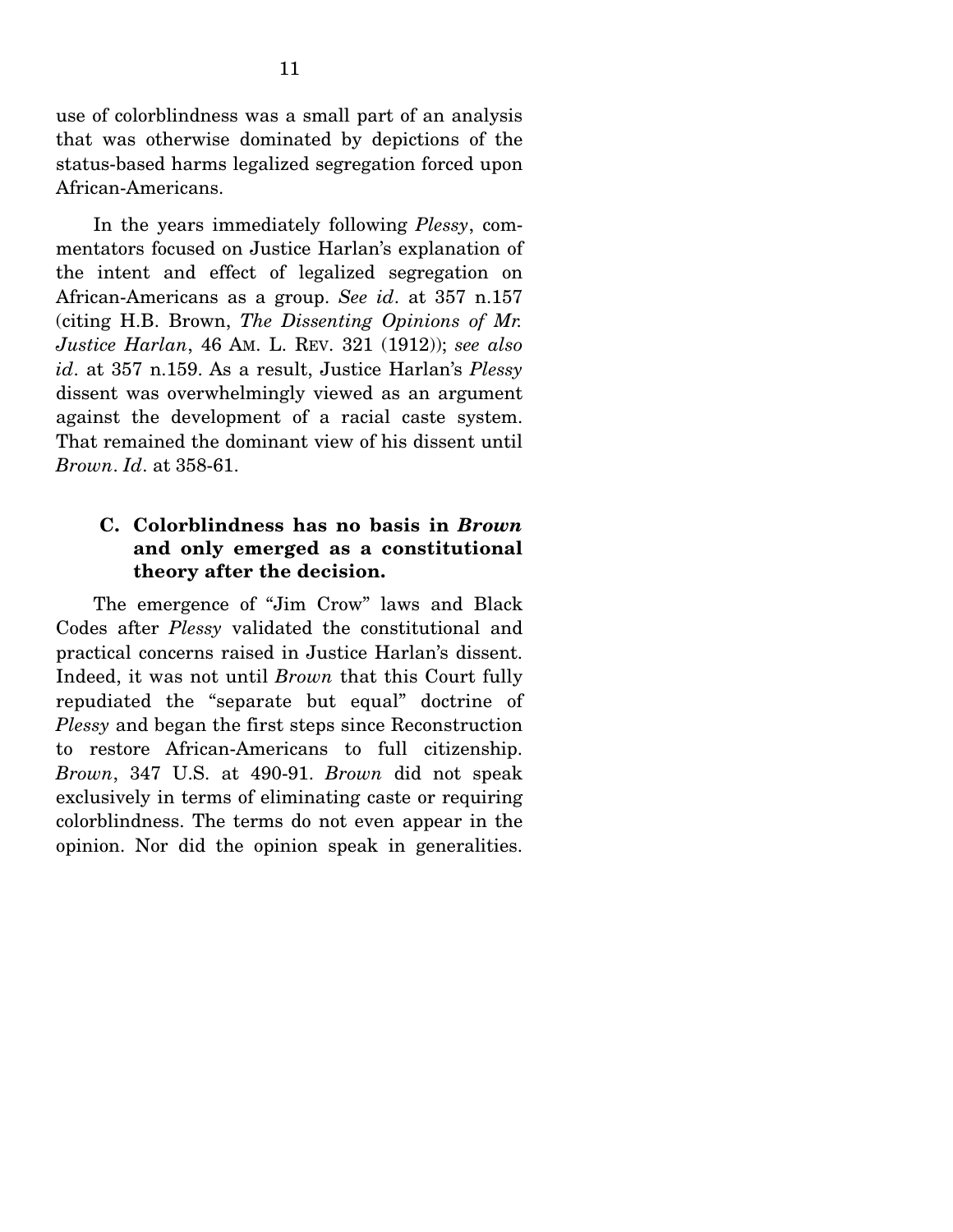*Brown* did not merely find that "government classification and separation on grounds of race themselves denoted inferiority," but explicitly pointed to the classification and separation of African-American schoolchildren as the cause. *Parents Involved*, 551 U.S. at 746; *see also Brown*, 347 U.S. at 494. The separation of African-American schoolchildren from white children treated the African-American schoolchildren as "inferior," thereby constituting a denial of equal protection.

*Brown* did not address just any practice of using race, but went to the heart of a "separate but equal" regime that was intended to segregate and degrade African-Americans. The Court's conclusion was entirely consistent with Justice Harlan's *Plessy*  dissent. *Brown* prohibited the government's intentional use of invidious racial classifications to separate and label African-Americans inferior. In reaching that conclusion, *Brown* did not choose between the anti-caste rationale or colorblindness because Justice Harlan did not do so in *Plessy*. And the NAACP lawyers in *Brown* had not limited their arguments to either theory. *See* Christopher W. Schmidt, *Brown and the Colorblind Constitution*, 94 CORNELL L. REV. 203, 207 (2008).

 The false dichotomy between the anti-caste rationale and colorblindness developed in the immediate aftermath of *Brown* as a way to justify the Court's decision. *See* Reva B. Siegel, *Equality Talks: Antisubordination and Anticlassification Values in Constitutional Struggles Over Brown*, 117 HARV. L.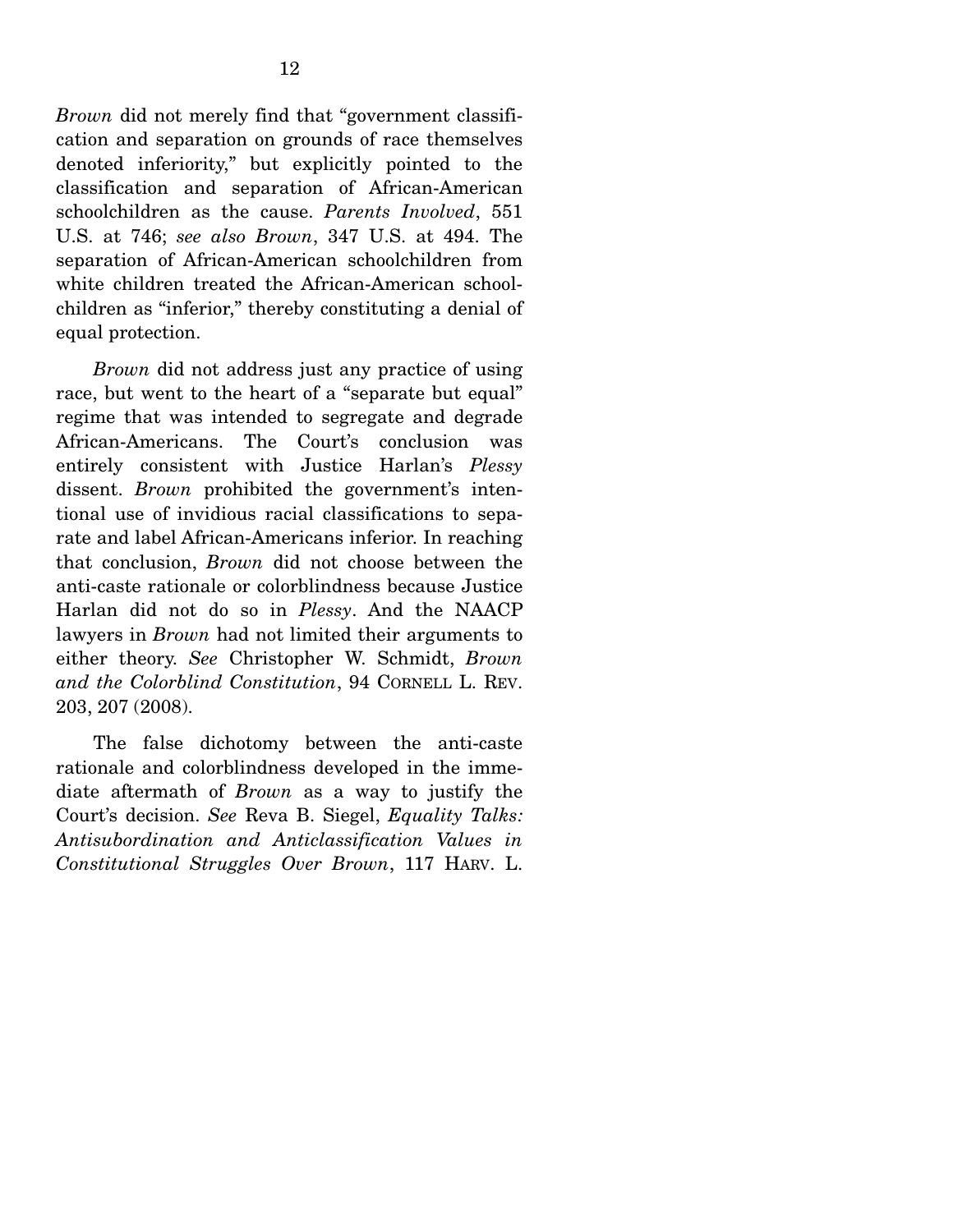REV. 1470, 1475 (2004). In 1959, Harvard Law School Professor Herbert Wechsler first questioned a pure anti-caste justification for *Brown* in his highly influential article, *Toward Neutral Principles of Constitutional Law*, 73 HARV. L. REV. 1 (1959). In that article, Professor Weschler argued that *Brown* was motivated solely by a concern for the group harm caused by segregation: "that racial segregation is, in principle, a denial of equality to the minority against whom it is directed; that is, the group that is not dominant politically and, therefore, does not make the choice involved." *Id*. at 1490-91 (quoting Weschler, *supra*, at 33).

 In response to Professor Wechsler's criticism, supporters of *Brown* adopted colorblindness "as a more neutral way of defending *Brown*." john a. powell & Stephen Menendian, *Parents Involved: The Mantle of Brown, The Shadow of Plessy*, 46 U. LOUISVILLE L. REV. 631, 660-62 (2008). Whereas Professor Wechsler gave voice to those southerners that contested the correctness of *Brown*, colorblindness "provided a new way of speaking about *Brown* that frankly insulated *Brown* from the southern debate over harms, and which harms were to be preferred." *Id*. at 661; *see also* Siegel, *supra*, at 1490 n.65 ("Wechsler seemed to adopt as his own the kinds of questions the resisting Southern judges aimed at Brown[.]"). "Colorblindness," then, became a powerful justification for the result reached in *Brown*.

 Colorblindness also served as a useful rhetorical tool to strike down "Jim Crow" laws. Justice Harlan's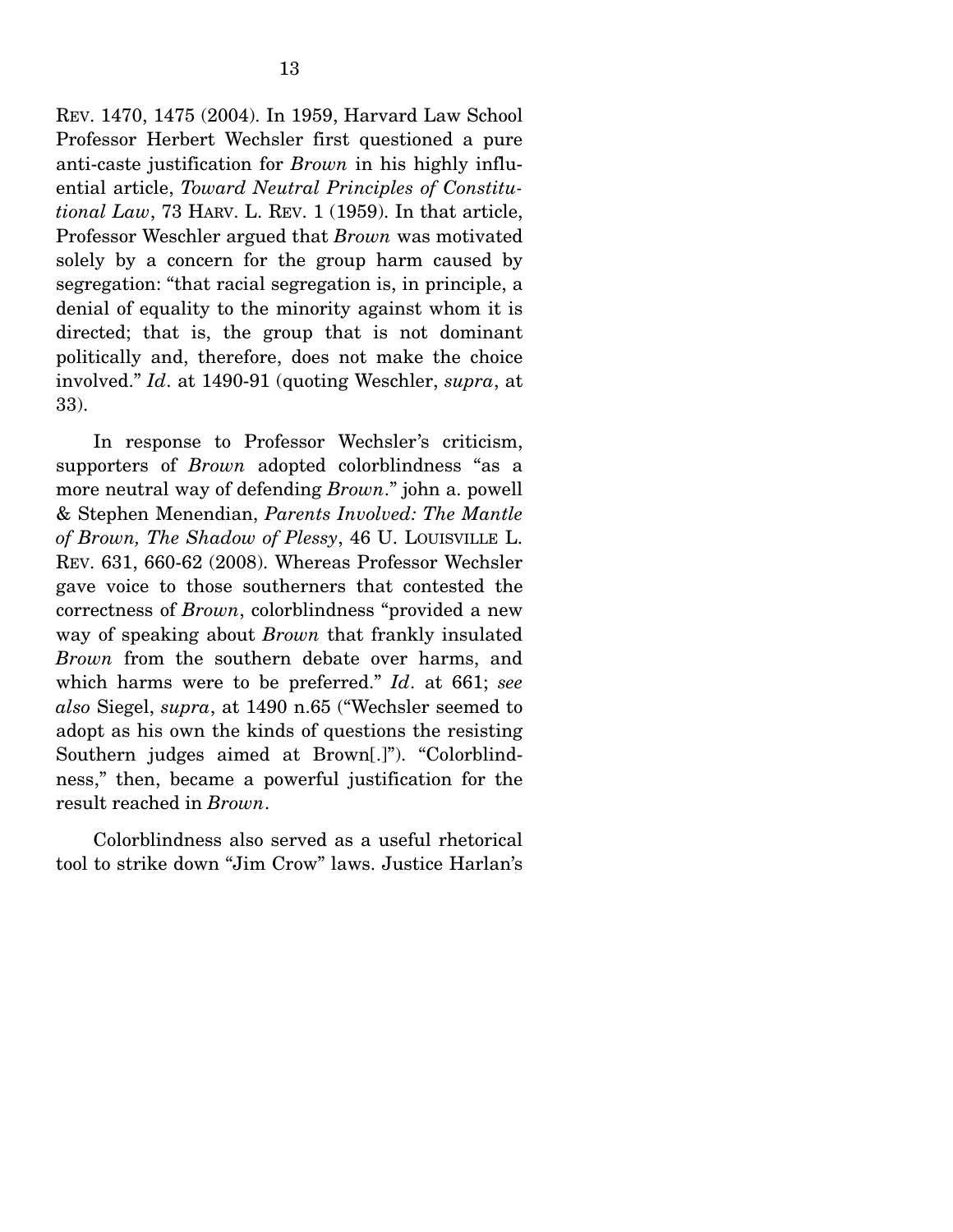dissent and the idea of colorblindness were first invoked by Justice Douglas' concurring opinion in *Garner v. Louisiana*, a case involving segregated lunch counters. 368 U.S. 157, 185 (1961) (Douglas, J., concurring). Early proponents of colorblindness invoked Justice Harlan's *Plessy* dissent to address segregated laws and policies that had the degradation of African-Americans as their main objective. *Id*.; *see also United States v. Jefferson County Bd. of Educ.*, 372 F.2d 836, 876-77 (5th Cir. 1966) ("The Constitution is both color blind and color conscious.").

 This early use of colorblindness was much closer to Justice Harlan's original formulation, in which the Equal Protection Clause prohibited the government's use of invidious racial classifications that had the effect of demeaning and labeling African-Americans with inferior status. *See Jefferson County Bd. of Educ.*, 372 F.2d at 876-77; *see also Dowell v. Sch. Bd. of Oklahoma City Public Sch.*, 244 F. Supp. 971, 981 (W.D. Okla. 1965), *aff 'd in part*, 375 F.2d 158 (10th Cir. 1967), *cert. denied*, 387 U.S. 931 (1967).

 But as federal district courts began implementing *Brown* throughout the country, including areas in the north, colorblindness evolved into a justification to limit the authority of federal courts to enter desegregation decrees consistent with the case. *See* powell & Menendian, *supra*, at 662; *see also* Siegel, *supra*, at 1512 ("[T]he claim that *Brown* was centrally concerned with the wrong of 'separation by racial classification' functioned as a limit on federal courts, leaving Northern school districts with control over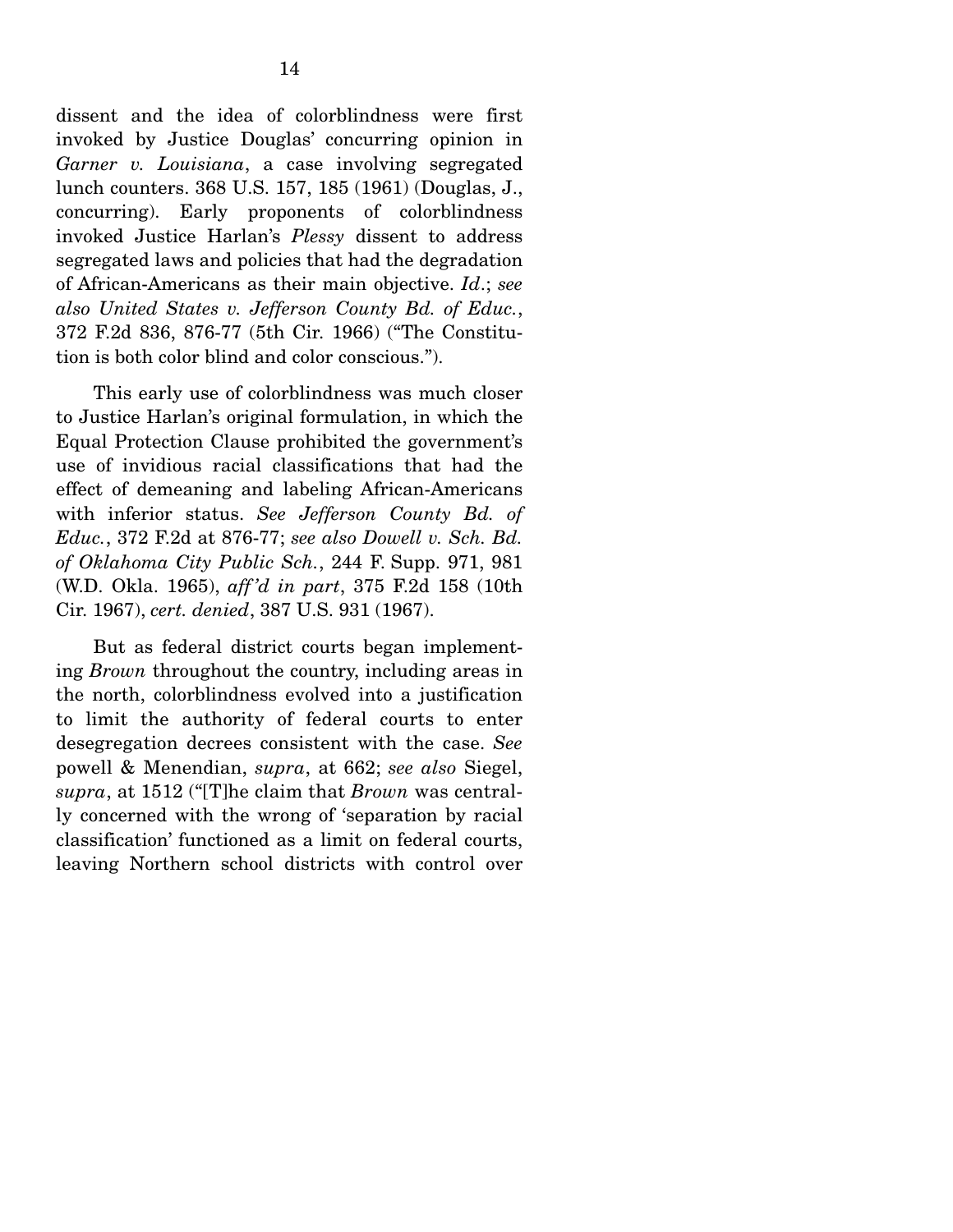the pace and form of desegregation."). And as the debate over the use of affirmative action intensified during the 1970s and 1980s, the rhetoric of colorblindness emerged as a potent political device to equate remedial uses of race with invidious racial discrimination. Grinsell, *supra*, at 327-28.

 This later version of colorblindness took Justice Harlan's original concept of equal protection and turned it into an argument for an outright ban on the use of race in all forms. Colorblindness was no longer principally about *Brown* and the power of federal courts, but a political argument about racial quotas and preferential treatment. *See* Attorney General Edwin Meese, Dickinson College Constitution Day Speech (Sept. 17, 1985), *available at* http://www. justice.gov/sites/default/files/ag/legacy/2011/08/23/09- 17-1985.pdf. As this new idea of colorblindness increasingly became a fixture in the political debates over affirmative action, it was frequently invoked by members of the Court, often with Justice Harlan's *Plessy* dissent cited in support. *See, e.g.*, *Fullilove v. Klutznick*, 448 U.S. 448, 522-23 (1980) (Stewart, J., dissenting); *see also City of Richmond v. J.A. Croson Co.*, 488 U.S. 469, 521 (1989) (Scalia, J., concurring); *but see Regents of Univ. of Cal. v. Bakke*, 438 U.S. 265, 336 (1978) (Brennan, J., concurring in part and dissenting in part) ("[N]o decision of this Court has ever adopted the proposition that the Constitution must be colorblind.").

 In short, colorblindness, at least as it is now articulated, does not have longstanding historical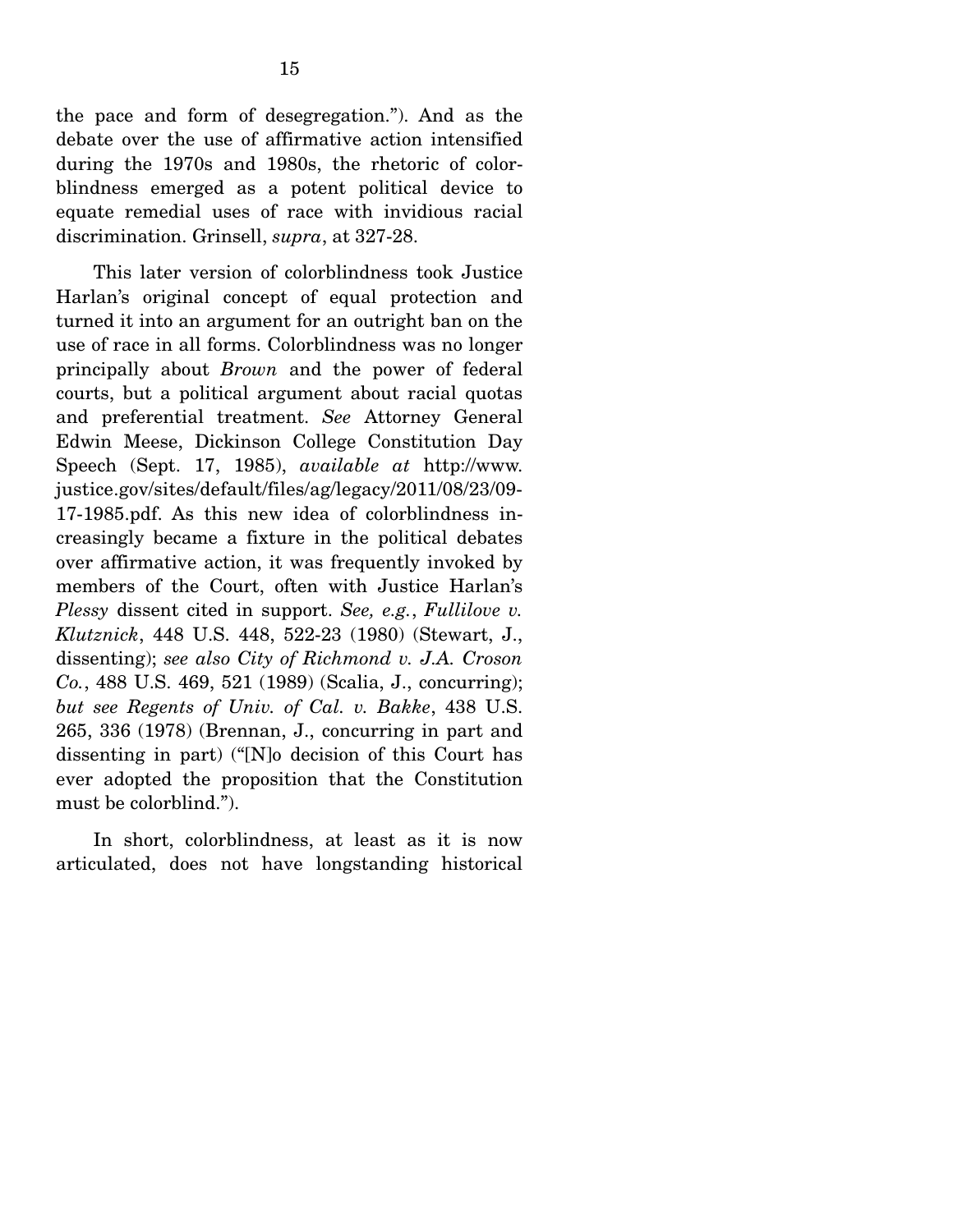roots in the original intent of the Fourteenth Amendment or Justice Harlan's *Plessy* dissent. Justice Harlan's use of colorblindness must be considered in light of the anti-caste language in his dissent. He was concerned with the effect of invidious racial classifications to demean African-Americans. By emphasizing the status-based harm inflicted upon African-American schoolchildren by segregation, this Court's rationale in *Brown* essentially adopted the reasoning of Justice Harlan's *Plessy* dissent: that the government's use of invidious racial classifications violated the Equal Protection Clause because it had the effect of demeaning African-American schoolchildren and labeling them as inferior. A colorblindness theory that categorically bans the use of race is entirely grounded in contemporary political analyses of *Brown* and Justice Harlan's *Plessy* dissent than in the actual text of those opinions themselves.

### **II. The** *Brown* **lawyers did not argue for or endorse the notion that the Constitution is colorblind.**

 In recent decisions involving affirmative action and school desegregation, members of this Court have cited to the briefs and oral arguments of the *Brown* lawyers in support of a colorblind reading of the Equal Protection Clause. *E.g.*, *Parents Involved*, 551 U.S. at 747; *see also Fisher*, 133 S. Ct. at 2423 (Thomas, J., concurring). In fact, the plurality opinion in *Parents Involved* went to great lengths to attribute the current version of colorblindness to the *Brown*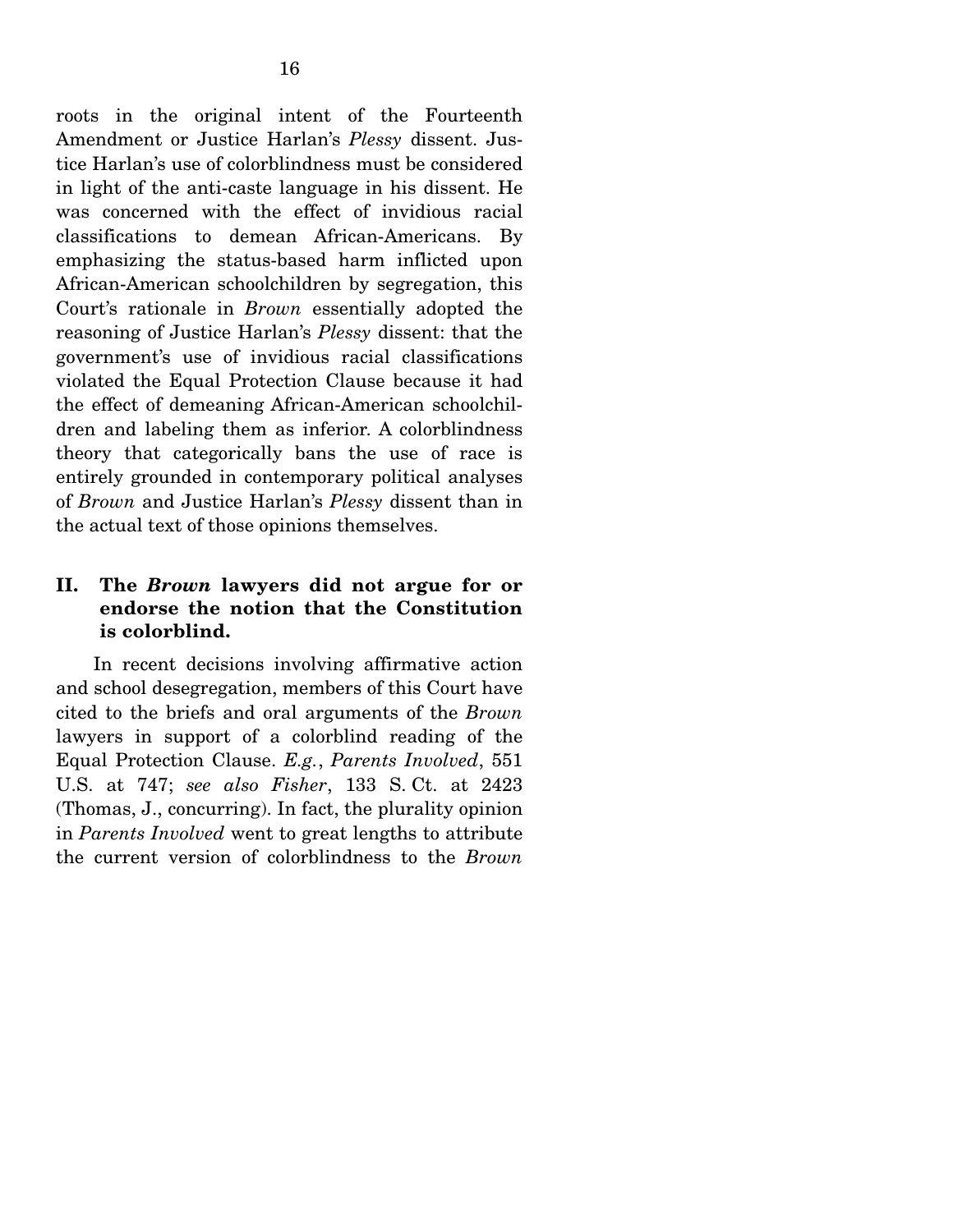lawyers, even going so far as to cite portions of the oral argument of then-NAACP lawyer and later federal district judge Robert L. Carter. *Parents In*volved, 551 U.S. at 747.<sup>5</sup> But this selective use of Judge Carter's oral argument drew a strong rebuke from the *Brown* lawyers, including from Judge Carter himself. Adam Liptak, *The Same Words, but Differing Views*, N.Y. TIMES, June 29, 2007, http://www. nytimes.com/2007/06/29/us/29assess.html. Two *Brown*  lawyers, Jack Greenberg and William T. Coleman, Jr., described the attribution of the new colorblindness idea to them as "preposterous," "dirty pool," and called the plurality opinion "100 percent wrong." *Id*. Greenberg further explained that it was "the marginalization and subjugation of black people" that was

<sup>&</sup>lt;sup>5</sup> There was nothing new about this approach. In fact, attributing colorblindness to the *Brown* lawyers had been politically en vogue for years. For example, in a 1984 editorial arguing against racial "quotas," William Bradford Reynolds, the Assistant Attorney General for the Civil Rights Division in the Department of Justice, wrote that "[i]t was the N.A.A.C.P. brief in *Brown* that argued, correctly, that '[t]he 14th Amendment compels the states to be colorblind in exercising their power and authority.' " William Bradford Reynolds, *Racial Quotas Hurt Blacks and the Constitution*, N.Y. TIMES, Dec. 9, 1985, http://www.nytimes.com/1985/12/09/opinion/l-racial-quotas-hurtblacks-and-the-constitution-213019.html. Reynolds then invoked Justice Harlan's *Plessy* dissent as providing an authoritative colorblind explanation of the Constitution: "In any consideration of the Constitution, Justice Harlan's dissent in *Plessy* invariably emerges as the definitive statement of the proper construction of the 14th Amendment." *Id.* As demonstrated below, this view of the *Brown* lawyers, whether articulated in the political arena or elsewhere, is incorrect.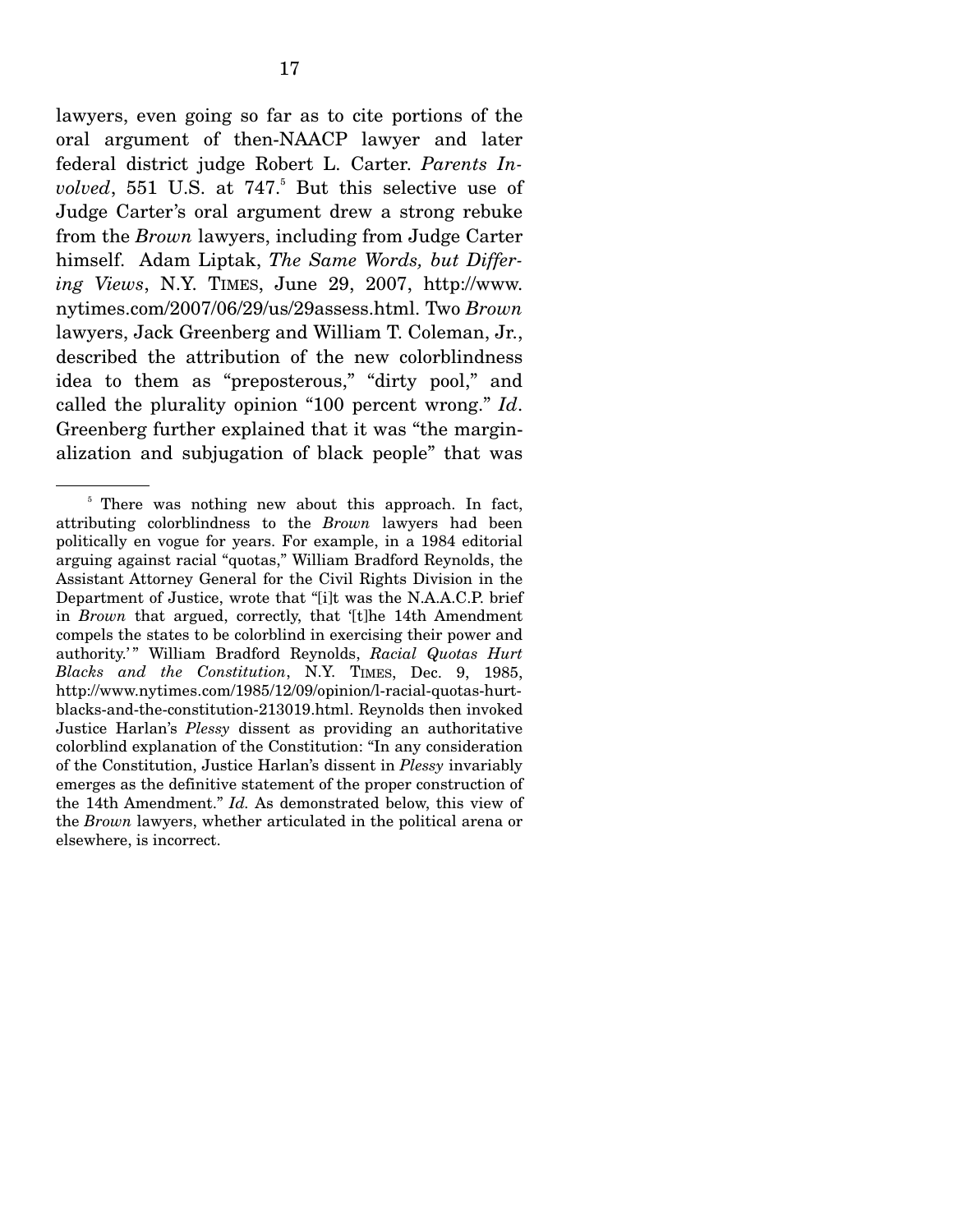the chief concern of the *Brown* plaintiffs, not categorical colorblindness. *Id*.

 Judge Carter echoed Greenberg's comments. As Judge Carter noted, when *Brown* was decided "[a]ll that race was used for at that point in time was to deny equal opportunity to black people," and that "[i]t's to stand that argument on its head to use race the way they use it now." *Id*. These comments recognized that the colorblind view of the Equal Protection Clause that governed the plurality's opinion in *Parents Involved* was much different from the Equal Protection Clause the *Brown* lawyers advocated for. The *Brown* lawyers believed that the Equal Protection Clause banned the invidious use of racial classifications intended to demean certain groups as inferior.

### **A. Briefs in** *Brown* **and other desegregation cases show that the** *Brown* **lawyers did not believe that all racial classifications were unconstitutional.**

*Brown* itself represents the culmination of several cases by the *Brown* lawyers challenging the use of segregation at public universities. These cases are critical to understanding *Brown*, the views of the *Brown* lawyers on equal protection, and the role of *Brown* in the debate over affirmative action.

 In one of the first cases attacking the use of segregation in higher education, *Sipuel v. Board of Regents of University of Oklahoma*, 332 U.S. 631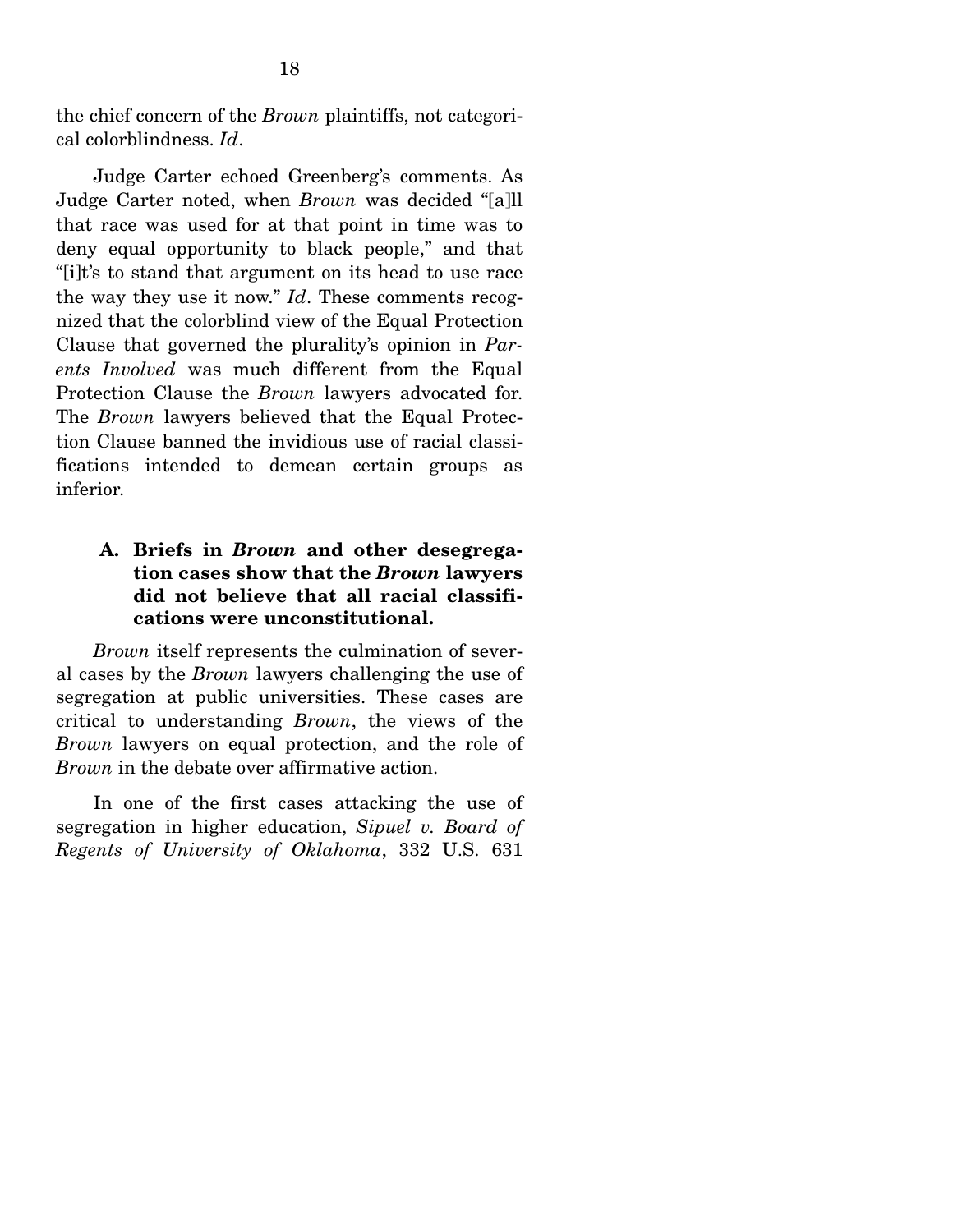(1948), the *Brown* lawyers argued in the language of both anti-caste and colorblindness. For example, they wrote that "[c]lassifications and distinctions based on race or color have no moral or legal validity in our society." Br. for Pet'r, *Sipuel v. Bd. of Regents of Univ. of Okla.*, 332 U.S. 631 (1947) (No. 369), 1947 WL 44231, at \*27. But even that explanation of colorblindness was qualified. Because the case had been decided on the pleadings below, the *Brown* lawyers noted that there was "no evidence . . . on . . . the reasonableness of the racial distinctions" employed by Oklahoma. *Id*. at \*32. The acknowledgement that some racial classifications could be reasonable if convincing evidence could be shown demonstrates that the *Brown* lawyers did not believe that the use of all racial classifications were per se unconstitutional.

 Later in the brief, the *Brown* lawyers shifted their focus and explicitly argued that the use of segregation helped perpetuate a racial caste system:

Segregation in public education helps to preserve and enforce a caste system which is based upon race and color. It is designed and intended to perpetuate the slave tradition sought to be destroyed by the Civil War and to prevent Negroes from attaining the equality guaranteed by the federal Constitution. Racial separation is the aim and motive of paramount importance – an end in itself. Equality, even if the term be limited to a comparison of physical facilities, is and can never be achieved.

\* \* \*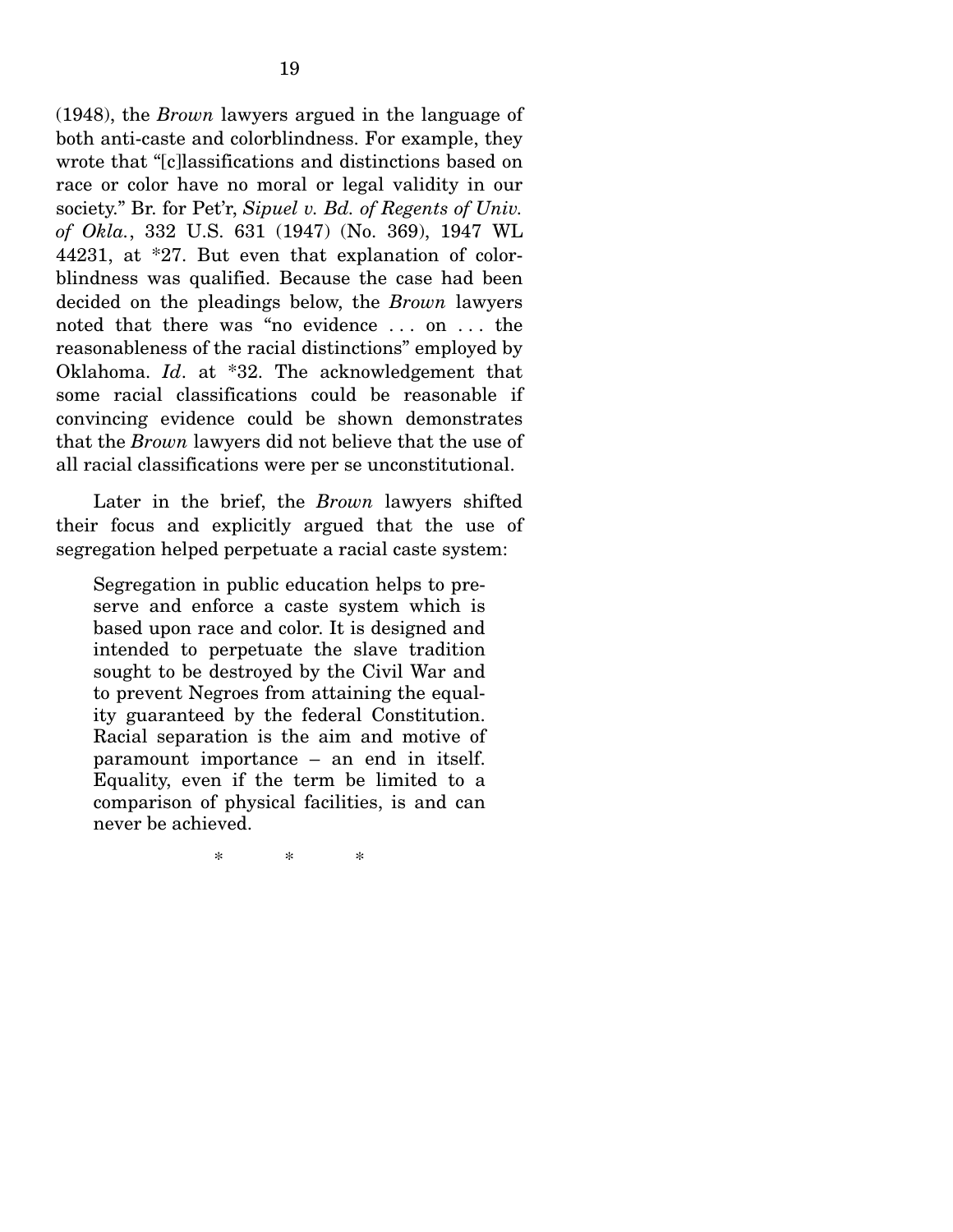Racial segregation in education originated as a device to "keep the Negro in his place", *i.e.*, in a constantly inferior position.

*Id*. at \*36-37 (punctuation in original).

 The *Brown* lawyers also expressed concern that the continued use of segregation in higher education would have detrimental effects on "the long-range development of the Negro people" by denying them a professional class to serve their communities. *Id*. at \*44. By denying individual African-Americans the right to attend integrated professional and graduate schools, segregation had an impact on African-Americans as a group and the rest of Oklahoma's citizens "by denying to them the full resources of more than 168,849 Negro citizens." *Id*. 6

<sup>6</sup> The benefits the *Brown* lawyers believed would arise from the end of segregation in higher education paralleled those this Court found persuasive in *Grutter v. Bollinger*, 539 U.S. 306 (2003)*.* This Court in *Grutter* found that the University of Michigan Law School's admissions policy led to "cross-racial understanding," which "help[ed] to break down racial stereotypes, and enable[d] students to better understand persons of different races." 539 U.S. at 330 (internal punctuation omitted). Similarly, the *Brown* lawyers believed that segregation in higher education "prevent[ed] both the Negro and white student from obtaining a full knowledge of the group from which he is separated . . . ." Br. for Pet'r, *Sipuel*, at \*45; *see also* Br. for Pet'r, *Sweatt*, at \*26-29; Br. for Appellant, *McLaurin*, at \*24-26. Further, segregated universities created "a feeling of distrust for the minority group . . . in the community at large," and "accentuate[d] imagined differences between Negroes and whites." Br. for Pet'r, *Sipuel*, at \*45. Thus, "[t]he very act of segregation tend[ed] to crystallize and perpetuate group isolation, and (Continued on following page)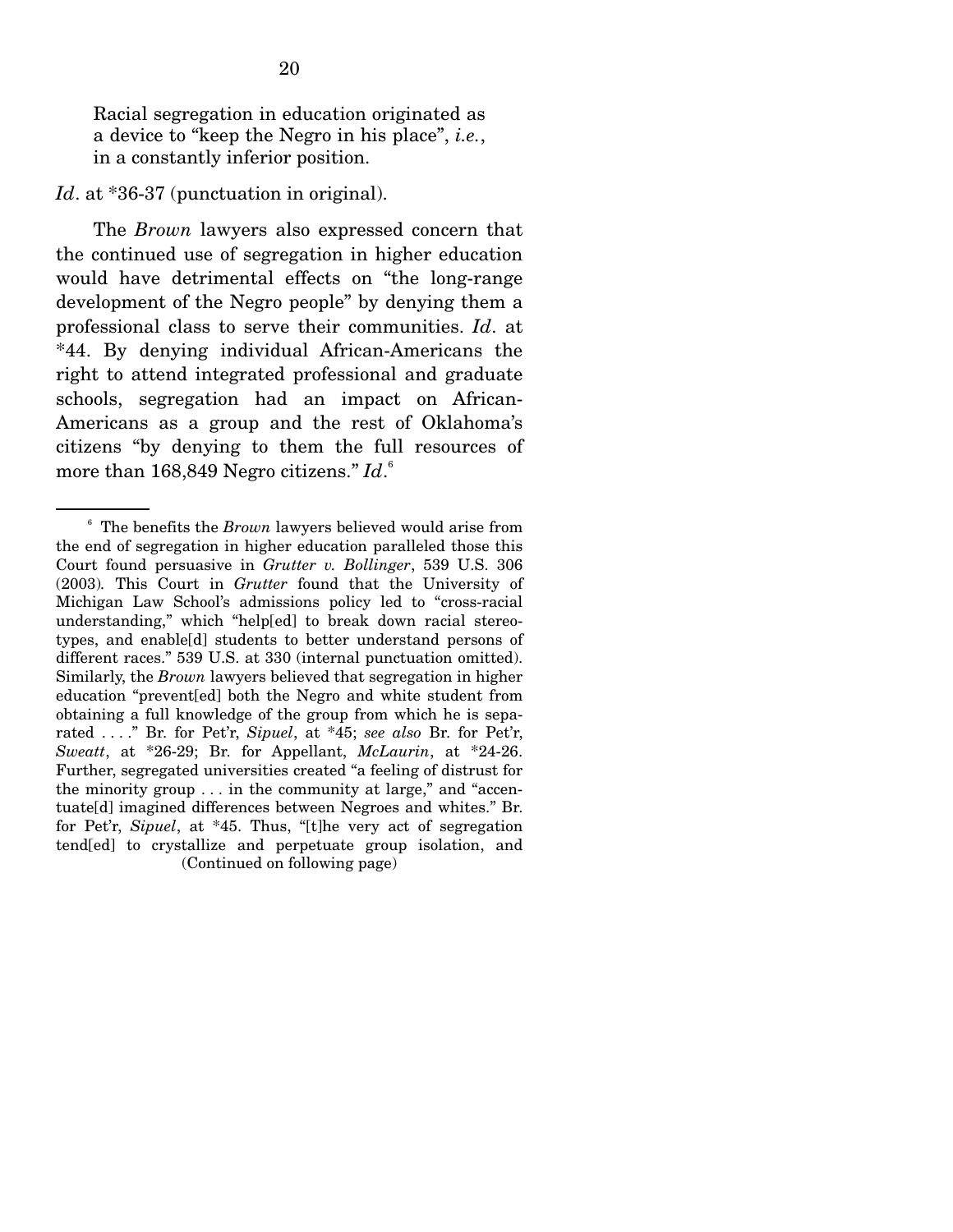The *Brown* lawyers reiterated these concepts in *Sweatt v. Painter*, 339 U.S. 629 (1950), and *McLaurin v. Oklahoma State Regents for Higher Education*, 339 U.S. 637 (1950). When it came to colorblindness, the *Brown* lawyers again recognized that some racial classifications were permissible as long as they were "rationally related to the legislative end." Br. for Pet'r, *Sweatt v. Painter*, 339 U.S. 629 (1950) (No. 44), 1950 WL 78681, at \*11; *see also* Br. for Appellant, *McLaurin v. Okla. State Regents for Higher Educ.*, 339 U.S. 637 (1950) (No. 34), 1950 WL 78675, at \*17. The *Brown* lawyers argued that the racial classifications in *Sweatt* and *McLaurin* failed because there was "no rational connection between racial differences" and the government's justifications for mandating segregated public education. *See* Br. for Pet'r, *Sweatt*, at \*13; *see also* Br. for Pet'r, *McLaurin*, at \*22. That is not an endorsement of colorblindness.

 The *Brown* lawyers then turned to an anti-caste rationale. For example, in *Sweatt*, the government's argument that Heman Sweatt could receive a quality legal education in a segregated school failed because it "arbitrarily placed upon him the onus of being 'different,'" and that "difference ... carrie[d] with it

serv[ed], therefore, as a breeding ground for unhealthy attitudes." Br. for Pet'r, *Sweatt*, at \*26. This shows that the *Brown*  lawyers believed that educational benefits from a diverse campus environment helped all students, and better prepared them to work within a pluralistic society. *See* Br. for Pet'r, *Sipuel*, at \*44-45; *see also Grutter*, 539 U.S. at 330.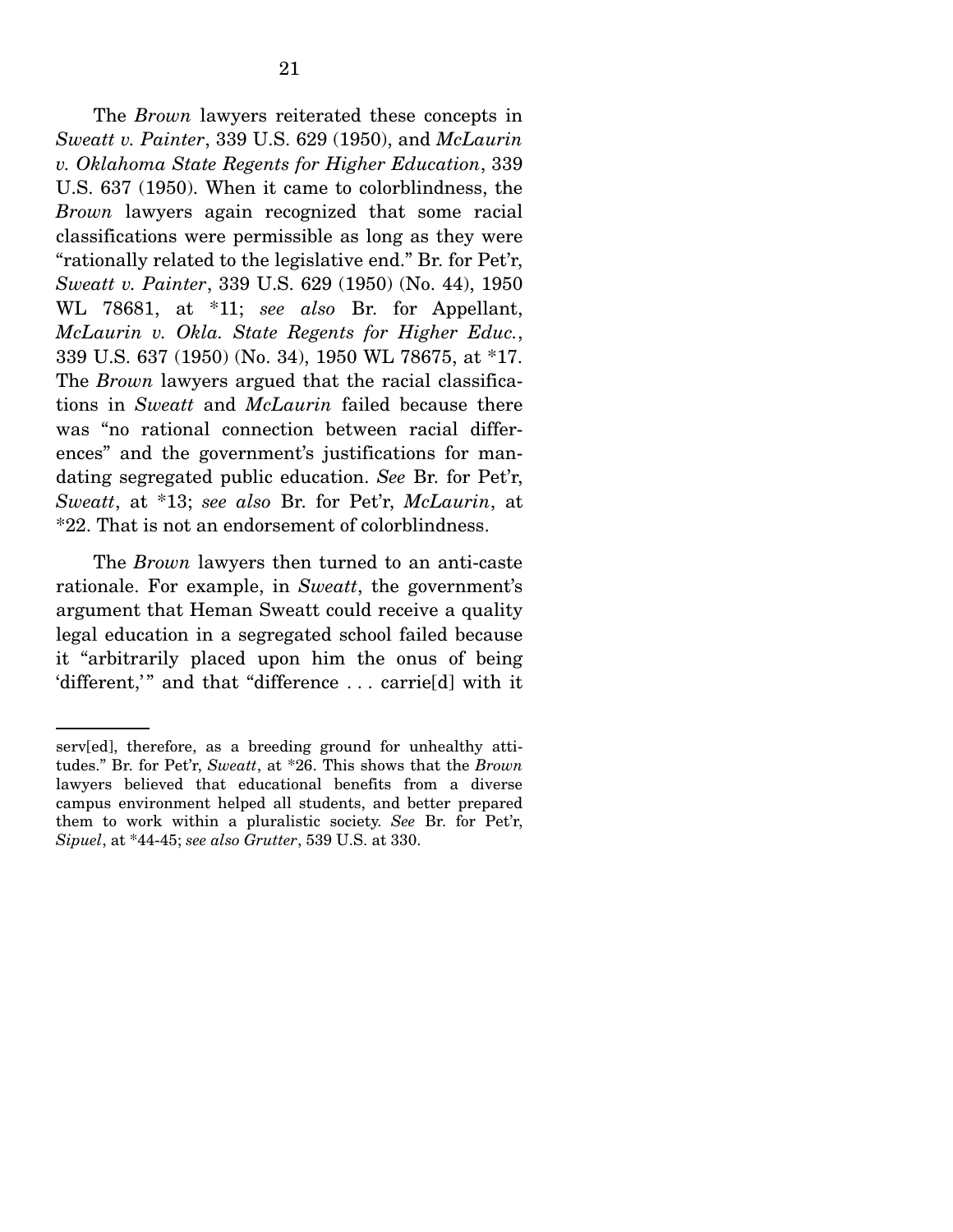the tacit taint of inferiority." Br. for Pet'r, *Sweatt*, at \*29-30.<sup>7</sup> And in *McLaurin*, the *Brown* lawyers explained that one of the reasons segregated graduate schools at the University of Oklahoma were unconstitutional was because segregation "[gave] notice to McLaurin, his fellow students and the world at large, that the State of Oklahoma has decreed that McLaurin belong[ed] to an 'inferior order' and [was] 'altogether unfit to associate with the white race' in their mutual efforts to secure an education." Br. for Pet'r, *McLaurin*, at \*34 (punctuation in original). Thus, these briefs demonstrate that the *Brown* lawyers did not object to all racial classifications, but

<sup>&</sup>lt;sup>7</sup> The *Brown* lawyers also made a distinction between historically black colleges and universities established as a result of segregation and those historically black colleges and universities founded by African-Americans themselves and others as a way to aid African-Americans before and after the Civil War. Judge Constance Baker Motley explained that unlike historically black colleges and universities that were the product of segregation, private black colleges "are the repositories of black culture, if there is such a thing," while "[s]tate-segregated black colleges bear the same stigma as the Jim Crow railroad car or the back of the bus[.]" Constance Baker Motley, EQUAL JUSTICE UNDER LAW: AN AUTOBIOGRAPHY 239 (1999). And in *Sweatt*, the *Brown* lawyers conducted a comparative analysis between Texas' thirteen state-supported schools for white students and Prairie View A&M, the only African-American school in the state at the time, to argue that the facilities were unequal. *See*  Br. for Pet'r, *Sweatt*, at \*67-75. The *Brown* lawyers argued that the substantial difference between Prairie View A&M and the state-supported white schools in accreditation, curriculum, faculty, facilities, and expenditures all contributed to maintaining second-class status for African-Americans. *See id*.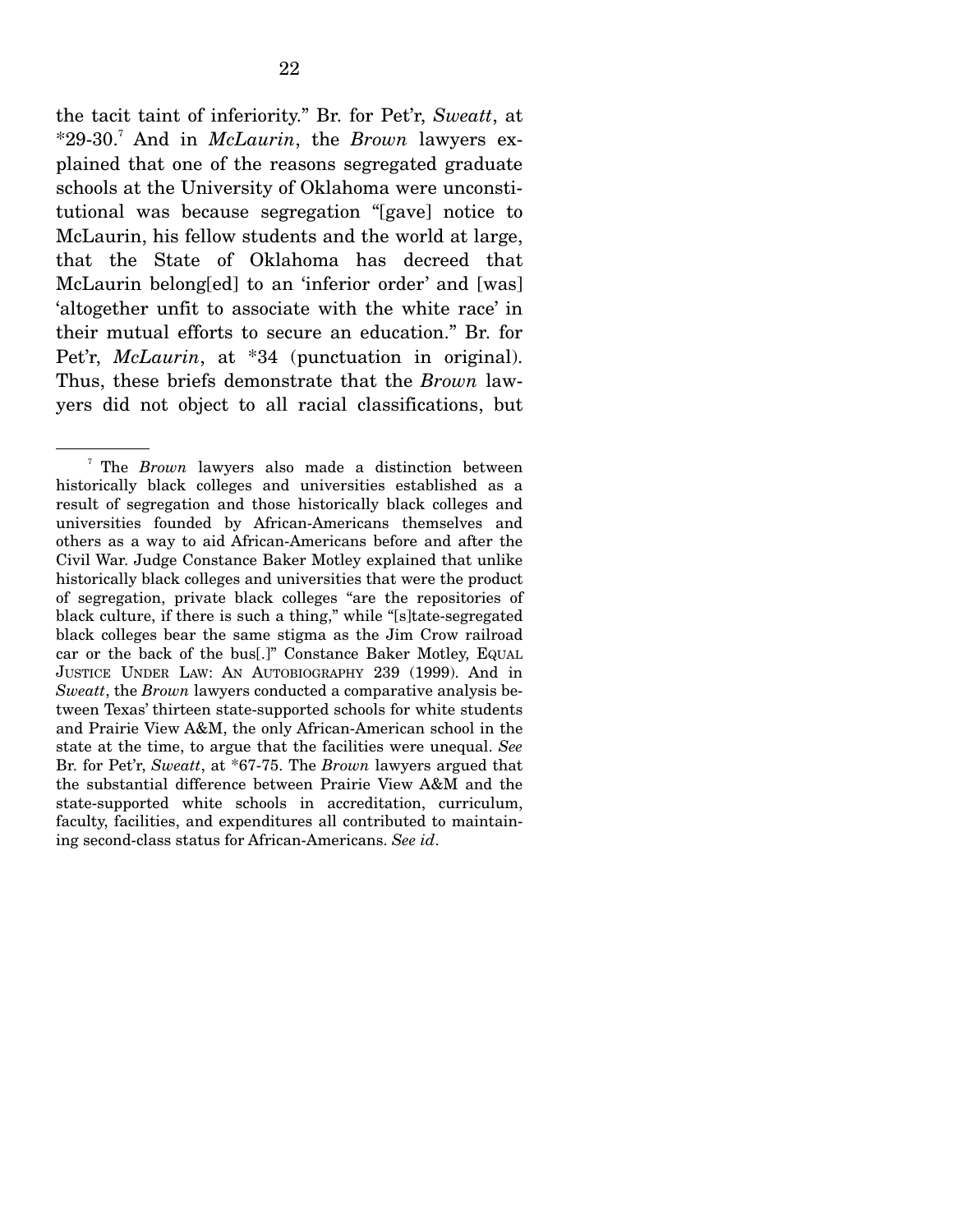only those invidious racial classifications that were intended to send the message that African-Americans were inferior to whites. *See id*. at \*27.

 It is this understanding of the Equal Protection Clause that found its way into the briefs in *Brown*. Indeed, in the Kansas case, the *Brown* lawyers recognized that Kansas had "undoubted power to confer benefits or impose disabilities upon selected groups of citizens in the normal execution of governmental functions . . . ." Br. for Appellants, *Brown v. Bd. of Educ.*, 347 U.S. 483 (1954) (No. 1), 1952 WL 82046, at \*6. But, as the *Brown* lawyers argued, the state's exercise of that power was required to "be reasonable." *Id*. And as they argued in *Sweatt* and *McLaurin*, the state's use of racial classifications were not categorically banned, but were required to be "based upon real differences pertinent to a lawful legislative objective." *Id*.

 Segregated schools in Kansas failed that test not because they were the product of mere racial classifications, but because Kansas' use of racial classifications "place[d] the Negro at a disadvantage in relation to other racial groups in his pursuit of educational opportunities . . . ." *Id*. at \*10. To the *Brown*  lawyers, the danger of Kansas' invidious use of racial classifications came from the fact that it denied "the Negro status, power, and privilege ... and instill[ed] in him a feeling of inferiority." *Id*. at \*9. Indeed, the *Brown* lawyers believed that the "primary purpose of the Fourteenth Amendment was to deprive [Kansas] of *all* power to perpetuate such a caste system." Br.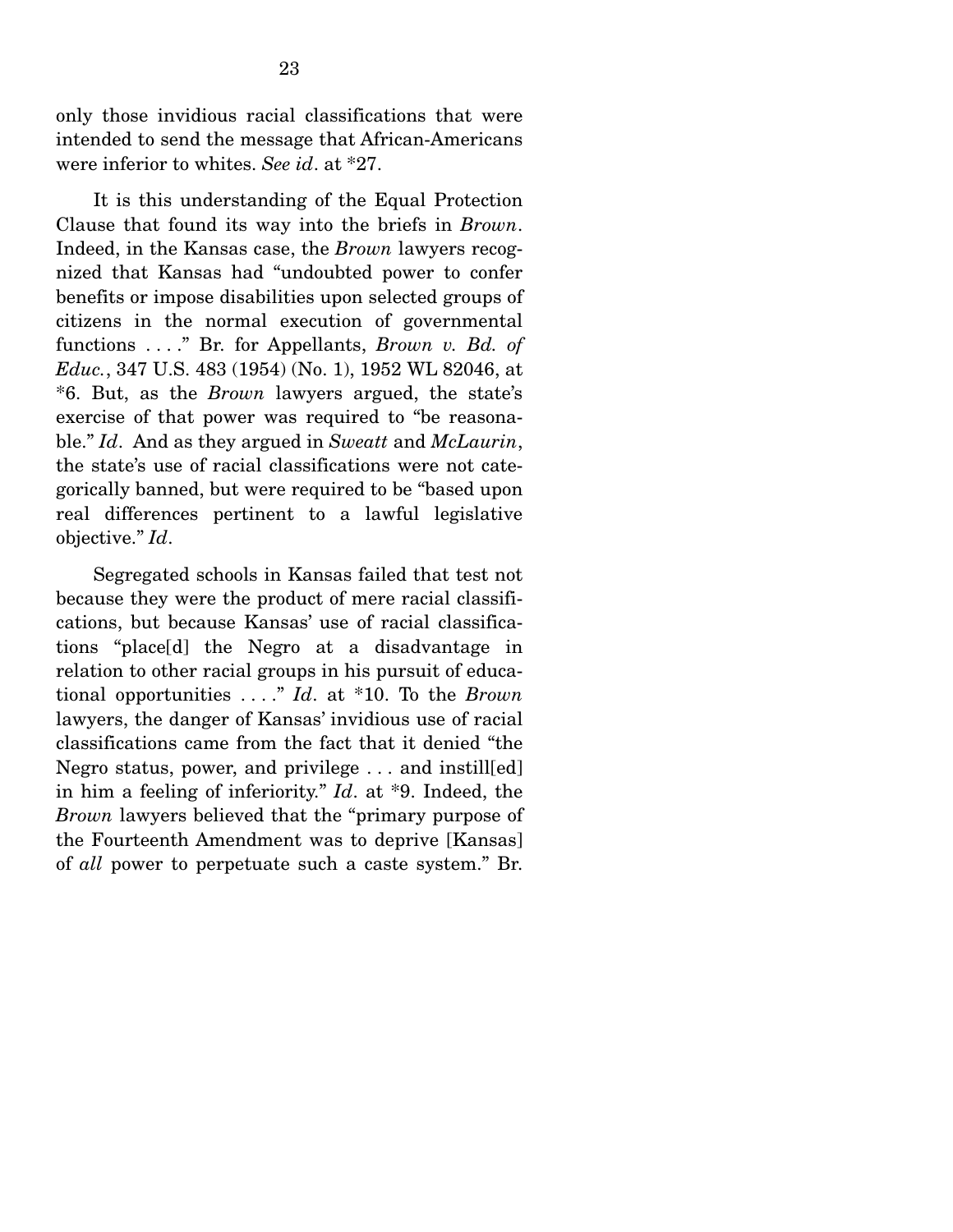for Appellants, *Brown v. Bd. of Educ.*, 347 U.S. 483 (1954) (Nos. 1, 2 and 4 and for Respondents in No. 10 on Reargument), 1953 WL 48699, at \*17 (emphasis in original). It was this interpretation of the Fourteenth Amendment that prevailed in *Brown*, not a categorical colorblindness principle. *See* 347 U.S. at 494; *see*   $also\ id.$  at  $494$  n. $11.^\mathrm{s}$ 

#### **B. The** *Brown* **lawyers did not argue for a colorblind interpretation of the Equal Protection Clause at oral argument before this Court.**

 During oral argument in *Brown*, the *Brown*  lawyers never once deviated from contending that the invidious use of racial classifications that demeaned and labeled African-American schoolchildren as inferior was unconstitutional in favor of outright categorical colorblindness. Instead, the *Brown* lawyers'

<sup>8</sup> These arguments also prevailed in *Bolling v. Sharpe*, 347 U.S. 497 (1954). Notably, in *Bolling*, this Court did not find that all classifications of race were unconstitutional. 347 U.S. at 499. This was because the lawyers in *Bolling* themselves did not argue for such a reading of the Equal Protection Clause. The lawyers in *Bolling* did not argue for an outright ban on all racial classifications, and specifically argued that segregation in public schools was unconstitutional because it was "aimed at Negroes," and "indoctrinate[d] both white and colored races with the caste conception . . . ." Br. for Pet'rs, *Bolling v. Sharpe*, 347 U.S. 497 (1954) (No. 4), 1952 WL 47257, at \*36, \*39; *see also id*. at \*21 ("[T]he exclusion of minor petitioners . . . solely because of race or color has no reasonable relation to any educational purpose suggested by respondents[.]").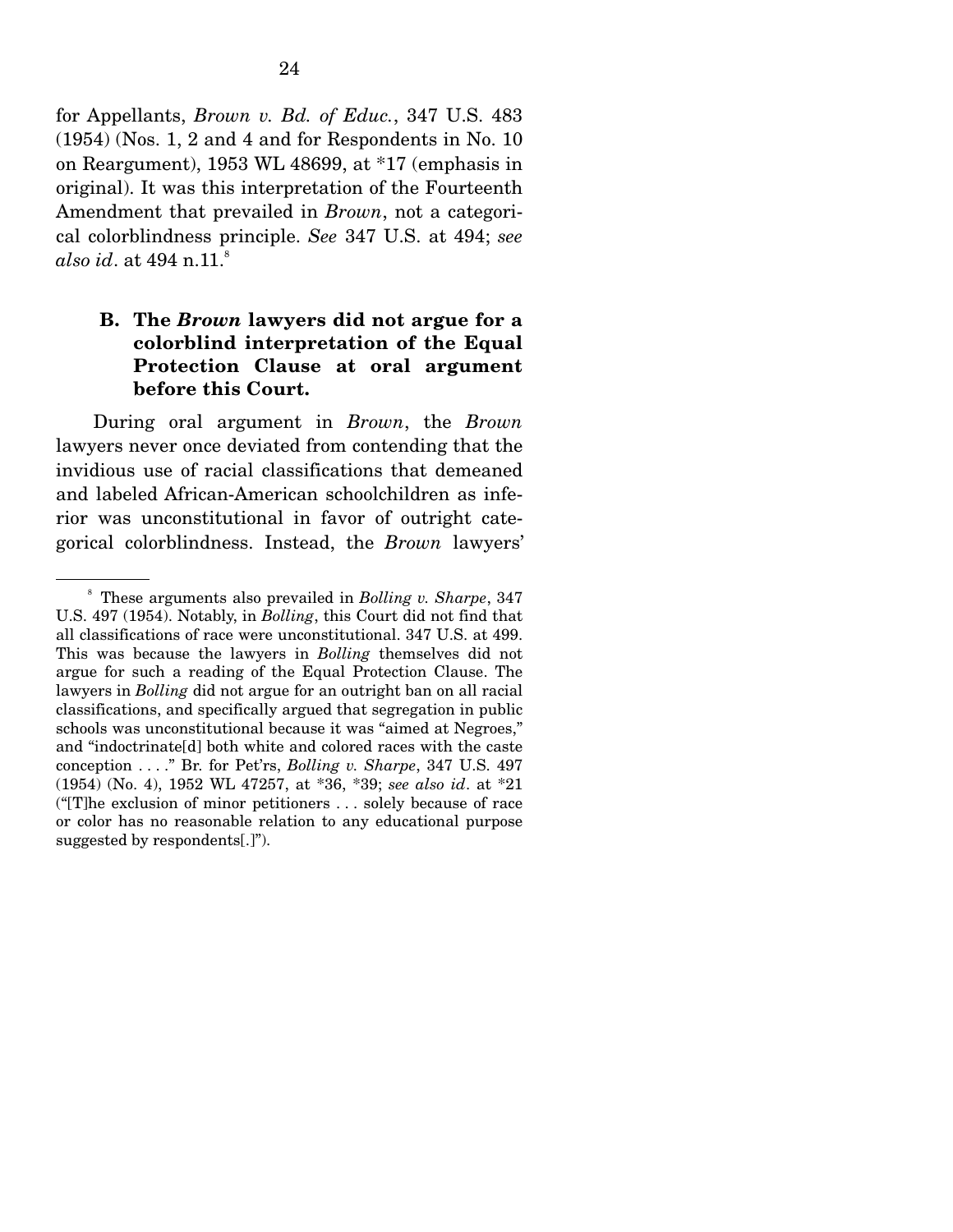arguments tracked the written arguments they made in their briefs in *Sipuel*, *Sweatt*, and *McLaurin*.

 Carter did state that "one fundamental contention" of the *Brown* lawyers was "that no [s]tate has any authority under the equal-protection [sic] clause of the Fourteenth Amendment to use race as a factor in affording educational opportunities among its citizens," but that statement was based upon the effect segregation had on African-American schoolchildren. *Parents Involved*, 551 U.S. at 747 (citing Tr. of Oral Arg. in *Brown I*, O.T. 1952, No. 8, p. 7 (Robert L. Carter, Dec. 9, 1952)). Just a moment later, Carter explained that "where public school attendance is determined on the basis of race and color, that it is impossible for Negro children to secure equal educational opportunities within the meaning of the equal protection of the laws." Tr. of Oral Arg. in *Brown I*, O.T. 1952, No. 8 (Robert L. Carter, Dec. 9, 1952), *reprinted in* ARGUMENT: THE COMPLETE ORAL ARGU-MENT BEFORE THE SUPREME COURT IN BROWN V. BOARD OF EDUCATION OF TOPEKA, 1952-55 14 (Leon Friedman ed., Chelsea House Publishers 1969) (hereinafter "Friedman").

 Carter's anti-classification argument was always connected with the harm segregation had on African-Americans and the potential benefits of integration. While Carter argued that Kansas' statute requiring segregated schools was "fatally defective" under the "normal rules of classification," a "second part" of that contention was that "segregation [made] it impossible for Negro children . . . to receive equal educational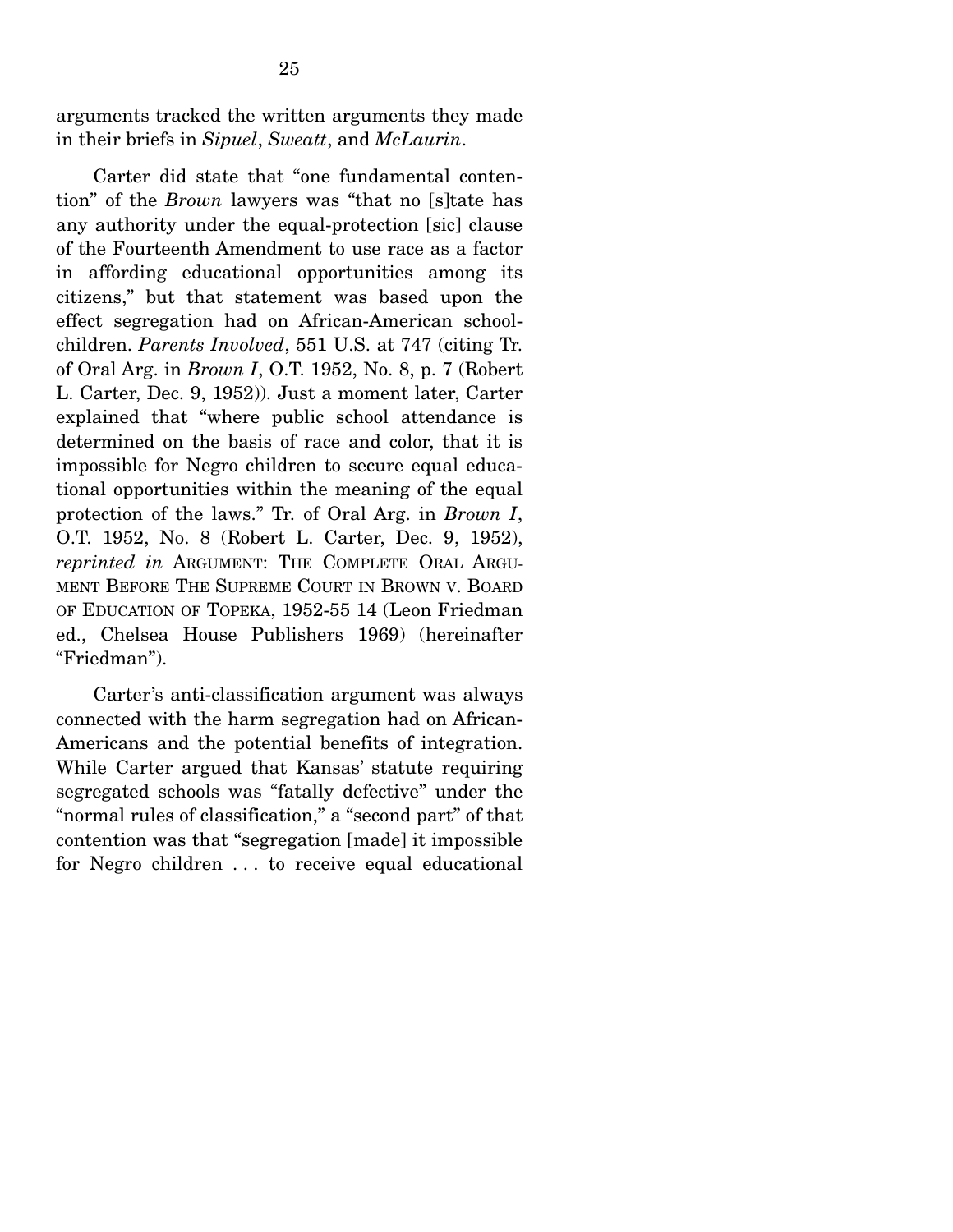opportunities." Friedman, *supra*, at 15. To illustrate that point, Carter referenced "finding No. 8" of the district court below, which this Court later cited in the *Brown* opinion as evidence of the "detrimental effect" segregation had upon African-American schoolchildren. *Compare id.* at 15 *with Brown*, 347 U.S. at 494.

 The *Brown* lawyers freely moved between the anti-caste rationale and colorblindness without making a formal distinction between the two. Thurgood Marshall argued that "this Court has repeatedly said that you cannot use race as a basis of classification," but followed that statement by mentioning the amount of evidence placed in the record regarding psychological harm inflicted upon African-American schoolchildren by segregation. Tr. of Oral Arg. in *Briggs v. Elliott*, O.T. 1952, No. 101 (Thurgood Marshall, Dec. 9, 1952), *reprinted in* Friedman, *supra*, at 65-66. Later, during his rebuttal in the 1953 oral argument of *Briggs*, Marshall contended that South Carolina's use of racial classifications to segregate could only be based on the perceived inferiority of African-Americans. Tr. of Oral Arg. in *Briggs v. Elliott*, O.T. 1953, No. 4 (Thurgood Marshall, rebuttal, Dec. 8, 1953), *reprinted in* Friedman, *supra*, at 239 ("[T]he only way this Court can decide this case in opposition to our position, is that there must be some reason which gives the state the right to make a classification that they can make in regard to nothing else in regard to Negroes, and we submit the only way to arrive at this decision is to find that for some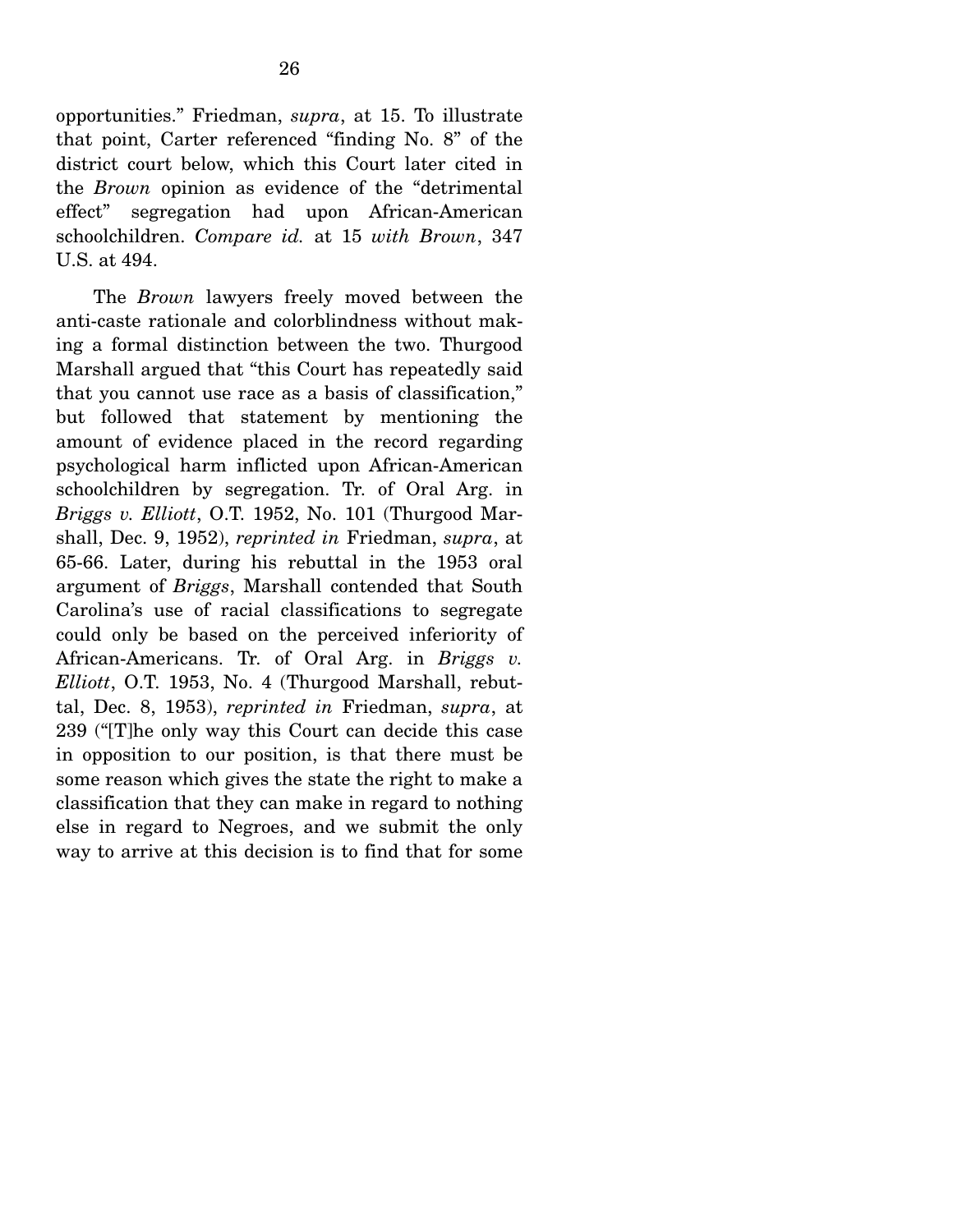reason Negroes are inferior to all other human be $ings.'')$ . $^{9}$ 

 These arguments show that the *Brown* lawyers did not think that racial classifications were invalid in the abstract, but required some consideration of the deleterious effects segregation had on the African-American schoolchildren required to attend separate schools. Similar to the dissent in *Plessy*, the *Brown*  lawyers' focus on the status-based harm to African-American schoolchildren came from their belief that the Fourteenth Amendment was intended to eliminate a caste system defined by the government's invidious use of racial classifications.

<sup>9</sup> Spottswood Robinson, in the companion case of *Davis v. County School Board of Prince Edward County, Virginia*, emphasized the connection between the harm segregation caused African-American schoolchildren and the purpose of the Reconstruction Amendments. He argued that Virginia could not assert a legitimate justification for segregating African-American schoolchildren under this Court's then-existing equal protection jurisprudence because "the original notion behind school segregation laws was to impose upon Negroes disabilities which prior to the time of the adoption of the Thirteenth, Fourteenth, and Fifteenth Amendments they labored under." Tr. of Oral Arg. in *Davis v. School Bd. of Prince Edward County, Va.*, O.T. 1952, No. 191 (Spottswood Robinson, Dec. 10, 1952), *reprinted in id*. at 76. One consequence of Virginia's use of segregation was that it made more difficult for African-American schoolchildren to attend college, and as a result, "handicap[ped] Negro students in their educational endeavors and [made] it impossible for Negro students to obtain educational opportunities and advantages equal to those afforded white students." *Id*. at 77.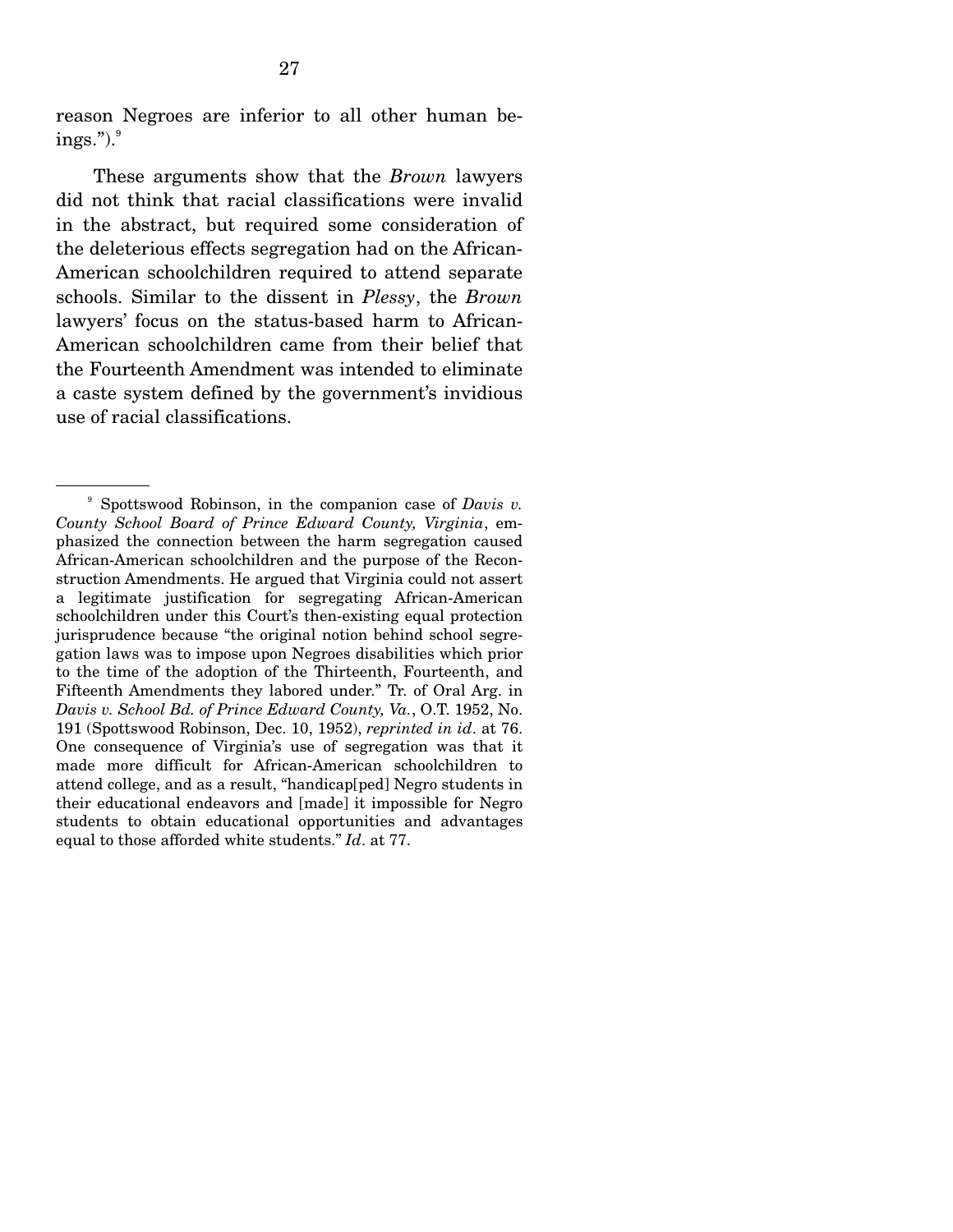### **C. The writings and opinions of the**  *Brown* **lawyers make clear that they did not believe that affirmative action involved unconstitutional racial classifications.**

 The opinion in *Brown* and the arguments made in that case do not provide a complete picture of what the *Brown* lawyers thought about the government's use of racial classifications. The *Brown* lawyers undoubtedly believed that racial classifications could not be used to segregate African-Americans and whites with the intent of demeaning African-Americans as inferior. But when *Brown* was argued, the *Brown* lawyers had little to no understanding of affirmative action. Jack Greenberg, *Roberts, Breyer, Louisville, Seattle and Humpty Dumpty*, HUFFINGTON POST, Mar. 31, 2014, http://www.huffingtonpost.com/ jack-greenberg/roberts-breyer-louisville\_b\_60000.html. Affirmative action policies designed to achieve integration and diversity on college campuses developed decades later. And when confronted with the issue, the *Brown* lawyers believed that affirmative action was entirely consistent with their understanding of the Equal Protection Clause.

 Justice Marshall believed that affirmative action programs were constitutional. *Bakke*, 438 U.S. at 387 (opinion of Marshall, J.); *see also id*. at 402. In *Bakke*, Justice Marshall first recounted the history of Congress' use of race-conscious legislation during Reconstruction and suggested that it served as a precursor to modern-day affirmative action programs. *Id*. at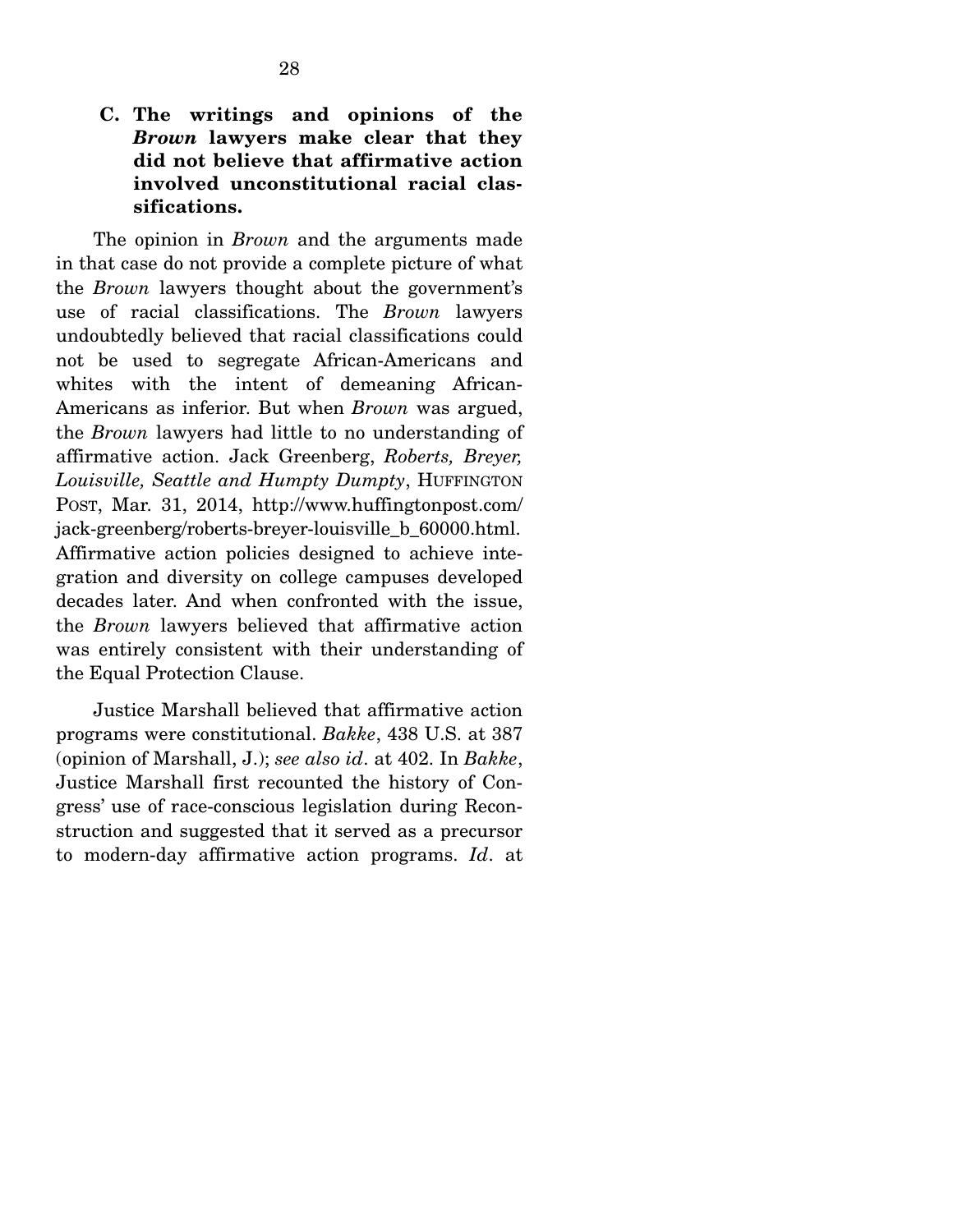390-91. He then cited *Brown* and suggested that it, along with federal legislation and "numerous affirmative action programs," was essential to moving African-Americans to "complete equality." *Id*. at 402. And after *Bakke*, he continued to conclude that affirmative action programs were constitutional when intended to remedy past discrimination and prevent the government from making decisions that "reinforc[e] and perpetuat[e] the exclusionary effects of past discrimination." *Croson*, 488 U.S. at 535 (Marshall, J., dissenting) (collecting authority); *id*. at 537.

 Judge Constance Baker Motley, who joined the NAACP Legal Defense and Educational Fund in 1945 and drafted the complaint in *Brown*, believed that "affirmative action [was] necessary to ensure that resegregation [did] not occur," "assur[ed] quality education in all schools so that blacks [could] catch up educationally," and "prevent[ed] white flight." Motley, *supra*, at 241; *see also id*. at 58-59. *Brown* was "not only a statement of what the equal protection clause require[d] but, more broadly speaking, a statement of what justice require[d]." *Id*. at 240. And "[j]ustice require[d] that the American community repair the damage that decades of racial segregation [has] done to its black members." *Id*. Judge Motley believed that *Brown* provided both a legal and moral foundation for affirmative action programs, which she regarded as "the twentieth century's most effective engine of change . . . ." *Id*. at 230.

 Judge Carter also concluded that affirmative action programs enacted after *Brown* contributed to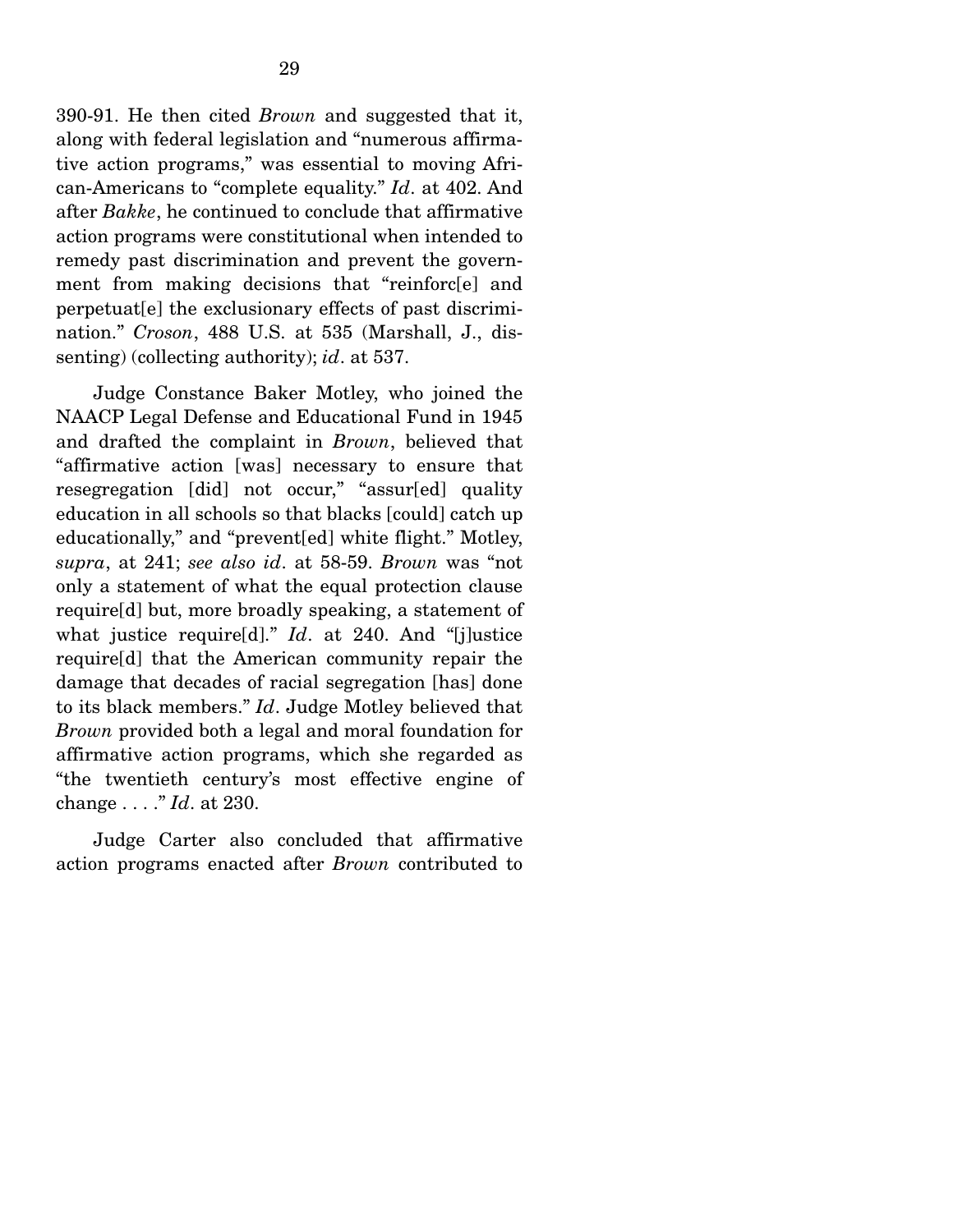the emergence of a strong African-American middle class by removing barriers to social advancement. *See*  Robert L. Carter, *Public School Desegregation: A Contemporary Analysis*, 37 ST. LOUIS U. L.J. 885, 886 (1993) ("[I]n the 1960s and 1970s a viable African-American middle class emerged for the first time as a reality in this country, benefitting from school desegregation, affirmative action policies[,] and local and federal laws barring discrimination in employment.").

 In short, the *Brown* lawyers were strong proponents of affirmative action, and believed that such programs "must continue" to combat the residual effects of slavery and a century of legalized segregation. Motley, *supra*, at 6. They made a clear distinction between the invidious use of racial classifications used to segregate and demean that were at issue in *Brown* and the use of race in affirmative action programs to expand educational and economic opportunities for African-Americans and other minorities. The *Brown* lawyers viewed affirmative action as essential to *Brown*, and its promise to dismantle longstanding barriers created by government-sponsored segregation to the advancement of racial minorities. And to them, this Court's recent efforts to curtail affirmative action programs represented a step backward toward the majority in *Plessy*, not *Brown* or Justice Harlan. *See id*. at 230 ("The derailment [of voluntary affirmative action plans] is, in my view, the exact parallel of the nineteenth-century derailment caused by the Supreme Court's 1896 decision in *Plessy v. Ferguson* sanctioning 'separate but equal.'");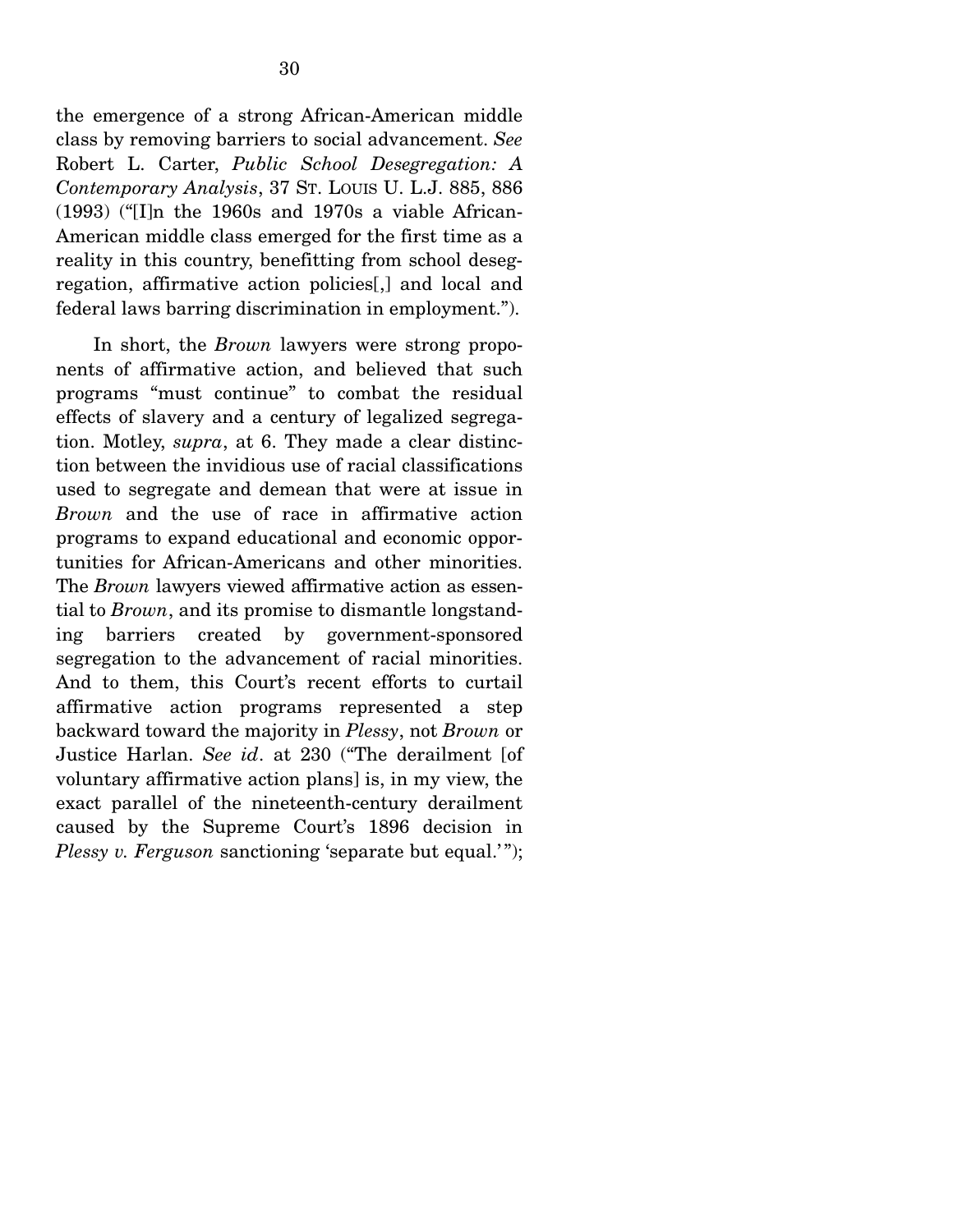*see also* Hon. Constance Baker Motley, *Remarks at the Thurgood Marshall Commemorative Luncheon*, 62 BROOK. L. REV. 531, 532 (1996) ("[T]he end of affirmative action in government programs will undoubtedly signal to many in the private sector an end to all affirmative action, leaving black Americans without effective legal redress for continuing racial discrimination in education, employment and housing.").

### **CONCLUSION**

--------------------------------- ---------------------------------

 "This Nation has a moral and ethical obligation to fulfill its historic commitment to creating an integrated society that ensures equal opportunity for all of its children." *Parents Involved*, 551 U.S. at 797 (Kennedy, J., concurring). The country and this Court failed that obligation after the Civil War by labeling African-Americans as inferior and imposing a system of state-enforced segregation in *Plessy*. Justice Harlan acknowledged this failure and proved prophetic about the treatment of African-Americans over the next half-century. *Brown* was this country's first step in making true on its promise, and was the product of lawyers who believed that greater integration and diversity were the only way to ensure equal educational opportunity for children of all backgrounds.

 A ruling against the University of Texas that incorporates colorblindness is inconsistent with the history of the Fourteenth Amendment, Justice Harlan's dissent, and the views of the *Brown* lawyers. A